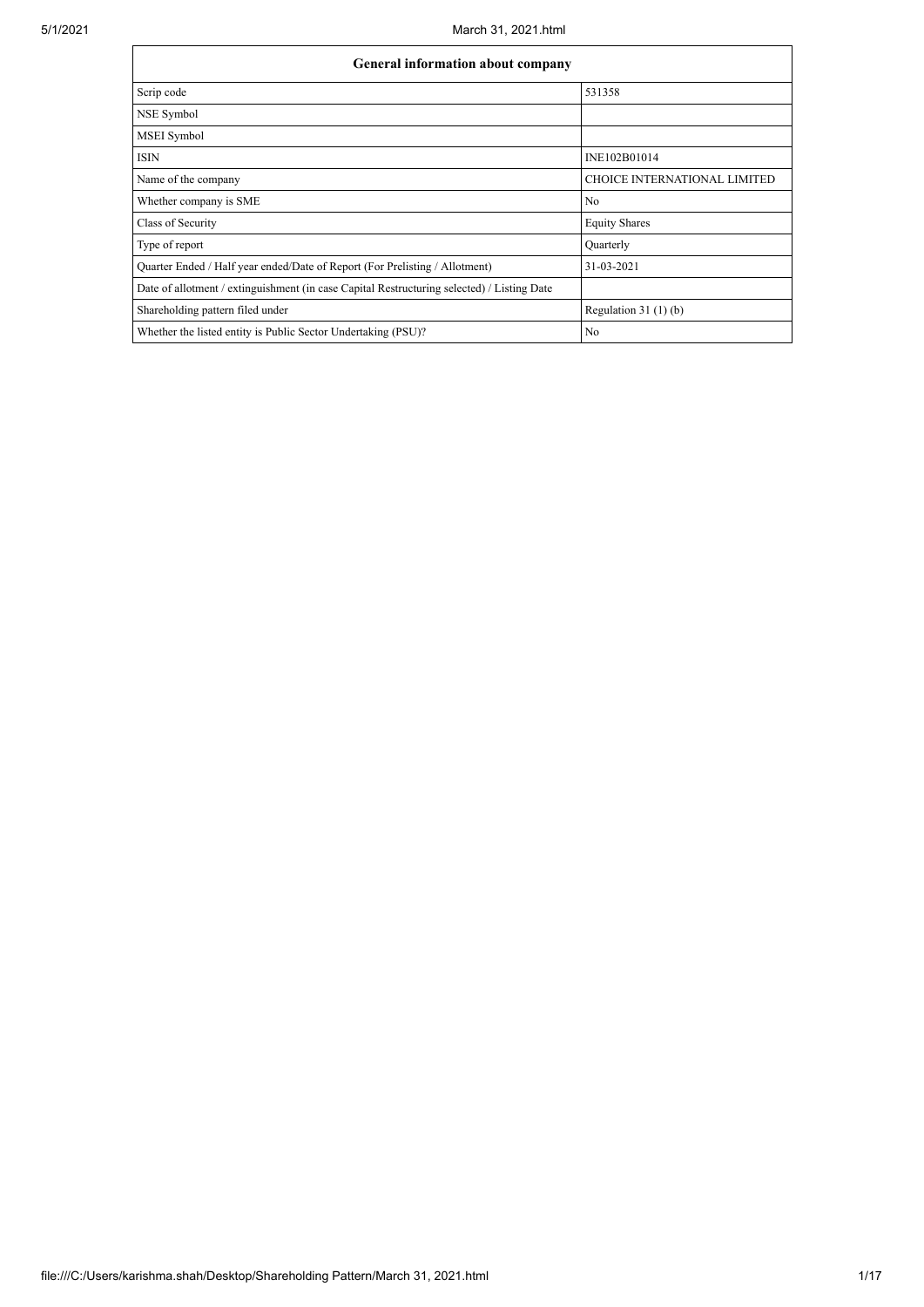|                | <b>Declaration</b>                                                                        |                |                                |                       |                             |  |  |  |  |  |  |
|----------------|-------------------------------------------------------------------------------------------|----------------|--------------------------------|-----------------------|-----------------------------|--|--|--|--|--|--|
| Sr.<br>No.     | Particular                                                                                | Yes/No         | Promoter and<br>Promoter Group | Public<br>shareholder | Non Promoter-<br>Non Public |  |  |  |  |  |  |
|                | Whether the Listed Entity has issued any partly paid up shares?                           | No             | N <sub>0</sub>                 | N <sub>0</sub>        | N <sub>o</sub>              |  |  |  |  |  |  |
| $\overline{2}$ | Whether the Listed Entity has issued any Convertible Securities                           | N <sub>o</sub> | No                             | N <sub>0</sub>        | N <sub>o</sub>              |  |  |  |  |  |  |
| 3              | Whether the Listed Entity has issued any Warrants?                                        | Yes            | <b>Yes</b>                     | <b>Yes</b>            | N <sub>0</sub>              |  |  |  |  |  |  |
| 4              | Whether the Listed Entity has any shares against which<br>depository receipts are issued? | N <sub>0</sub> | No                             | No                    | N <sub>0</sub>              |  |  |  |  |  |  |
| 5              | Whether the Listed Entity has any shares in locked-in?                                    | Yes            | Yes                            | <b>Yes</b>            | N <sub>o</sub>              |  |  |  |  |  |  |
| 6              | Whether any shares held by promoters are pledge or otherwise<br>encumbered?               | N <sub>o</sub> | No                             |                       |                             |  |  |  |  |  |  |
| 7              | Whether company has equity shares with differential voting<br>rights?                     | N <sub>0</sub> | N <sub>0</sub>                 | N <sub>0</sub>        | N <sub>0</sub>              |  |  |  |  |  |  |
| 8              | Whether the listed entity has any significant beneficial owner?                           | Yes            |                                |                       |                             |  |  |  |  |  |  |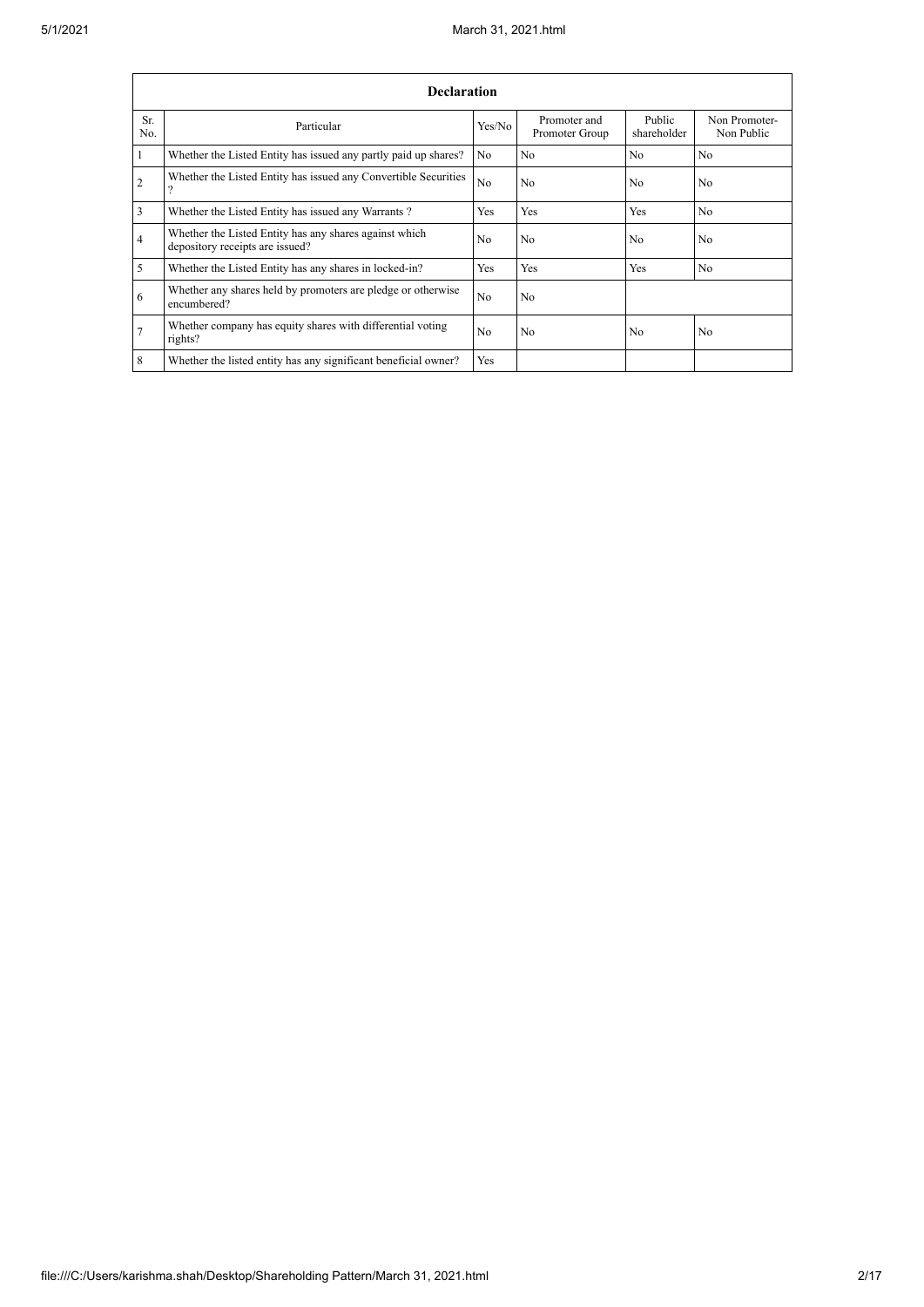|                          | Table I - Summary Statement holding of specified securities |                         |                                                          |                             |                          |                              |                                        |                                                                  |               |          |                     |  |  |
|--------------------------|-------------------------------------------------------------|-------------------------|----------------------------------------------------------|-----------------------------|--------------------------|------------------------------|----------------------------------------|------------------------------------------------------------------|---------------|----------|---------------------|--|--|
|                          | Category                                                    | Nos. Of<br>shareholders | No. of<br>fully paid<br>up equity<br>shares<br>held (IV) | No. Of<br>Partly<br>paid-up | No. Of<br>shares         | Total nos.<br>shares         | Shareholding as a<br>% of total no. of | Number of Voting Rights held in each<br>class of securities (IX) |               |          |                     |  |  |
| Category<br>$($ $\Gamma$ | of<br>shareholder                                           |                         |                                                          | equity                      | underlying<br>Depository | held (VII)                   | shares (calculated<br>as per SCRR,     | No of Voting (XIV) Rights                                        |               |          | Total as a          |  |  |
|                          | (II)                                                        | (III)                   |                                                          | shares<br>held<br>(V)       | Receipts<br>(VI)         | $= (IV) +$<br>$(V)$ + $(VI)$ | 1957) (VIII) As a<br>% of $(A+B+C2)$   | Class eg:<br>$\mathbf{X}$                                        | Class<br>eg:y | Total    | $%$ of<br>$(A+B+C)$ |  |  |
| (A)                      | Promoter<br>&<br>Promoter<br>Group                          | 17                      | 18150011                                                 |                             |                          | 18150011                     | 63.53                                  | 18150011                                                         |               | 18150011 | 63.53               |  |  |
| (B)                      | Public                                                      | 1908                    | 10418262                                                 |                             |                          | 10418262                     | 36.47                                  | 10418262                                                         |               | 10418262 | 36.47               |  |  |
| (C)                      | Non<br>Promoter-<br>Non Public                              |                         |                                                          |                             |                          |                              |                                        |                                                                  |               |          |                     |  |  |
| (C1)                     | <b>Shares</b><br>underlying<br><b>DRs</b>                   |                         |                                                          |                             |                          |                              |                                        |                                                                  |               |          |                     |  |  |
| (C2)                     | Shares held<br>by<br>Employee<br>Trusts                     |                         |                                                          |                             |                          |                              |                                        |                                                                  |               |          |                     |  |  |
|                          | Total                                                       | 1925                    | 28568273                                                 |                             |                          | 28568273                     | 100                                    | 28568273                                                         |               | 28568273 | 100                 |  |  |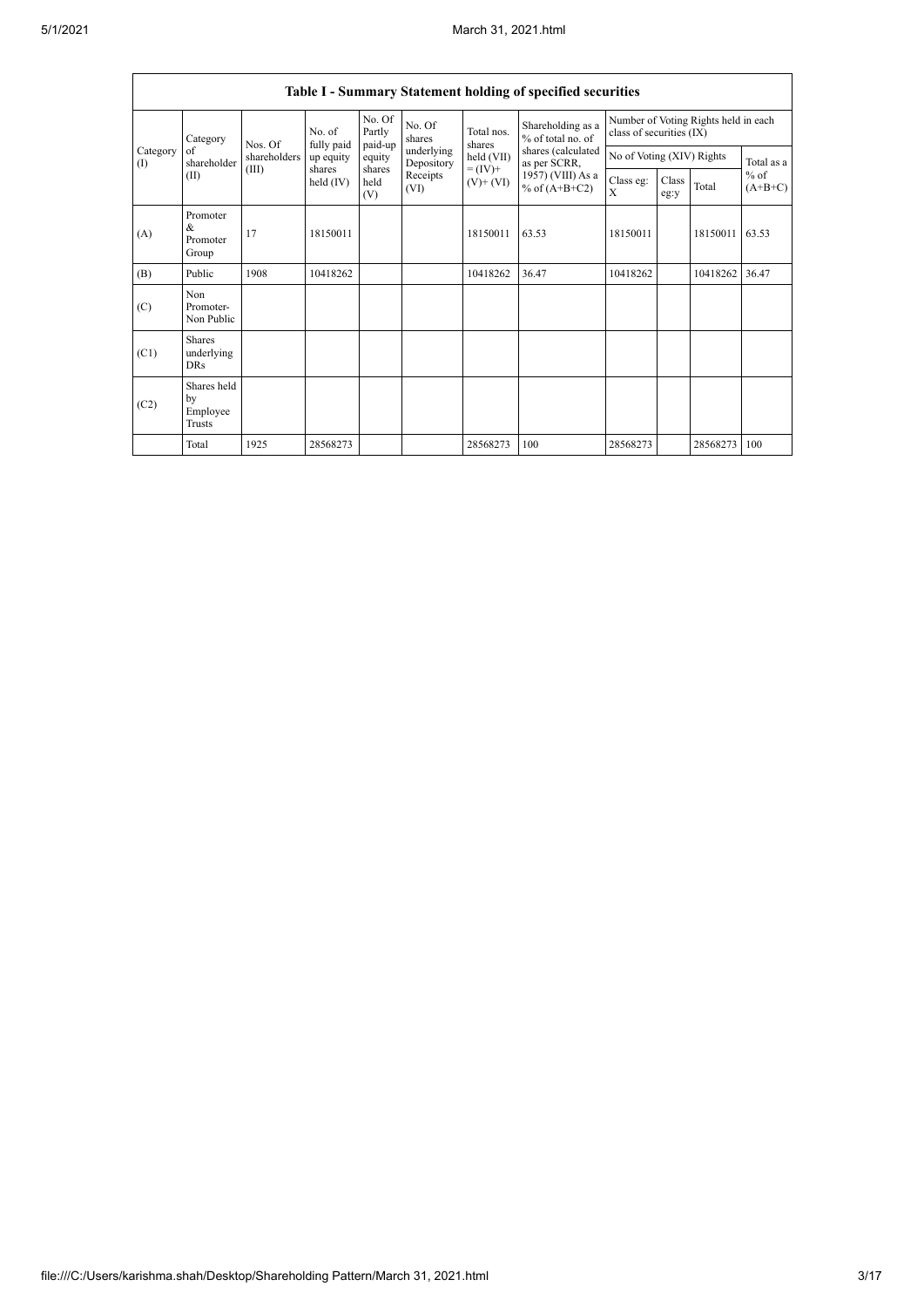|               |                                               |                                                                                          |                                                                      |                                                           | Table I - Summary Statement holding of specified securities                                                                                                                             |                                        |                                                         |                                                                               |                                                         |                                       |
|---------------|-----------------------------------------------|------------------------------------------------------------------------------------------|----------------------------------------------------------------------|-----------------------------------------------------------|-----------------------------------------------------------------------------------------------------------------------------------------------------------------------------------------|----------------------------------------|---------------------------------------------------------|-------------------------------------------------------------------------------|---------------------------------------------------------|---------------------------------------|
| Category<br>( | Category<br>$\sigma$ f<br>shareholder<br>(II) | No. Of<br><b>Shares</b><br>Underlying<br>Outstanding<br>convertible<br>securities<br>(X) | No. of<br>Shares<br>Underlying<br>Outstanding<br>Warrants<br>$(X_i)$ | No. Of Shares<br>Underlying<br>Outstanding<br>convertible | Shareholding, as a<br>% assuming full<br>conversion of<br>convertible<br>securities (as a<br>percentage of<br>diluted share<br>capital) $(XI)$ =<br>$(VII)+(X)$ As a %<br>of $(A+B+C2)$ | Number of<br>Locked in shares<br>(XII) |                                                         | Number of<br><b>Shares</b><br>pledged or<br>otherwise<br>encumbered<br>(XIII) |                                                         | Number of<br>equity shares<br>held in |
|               |                                               |                                                                                          |                                                                      | securities and<br>No. Of<br>Warrants (Xi)<br>(a)          |                                                                                                                                                                                         | No. (a)                                | As a<br>$%$ of<br>total<br><b>Shares</b><br>held<br>(b) | No.<br>(a)                                                                    | As a<br>$%$ of<br>total<br><b>Shares</b><br>held<br>(b) | dematerialized<br>form $(XIV)$        |
| (A)           | Promoter<br>&<br>Promoter<br>Group            |                                                                                          | 7449989                                                              | 7449989                                                   | 64.31                                                                                                                                                                                   | 13701011                               | 75.49                                                   |                                                                               |                                                         | 18150011                              |
| (B)           | Public                                        |                                                                                          | 3786538                                                              | 3786538                                                   | 35.69                                                                                                                                                                                   | 5352000                                | 51.37                                                   |                                                                               |                                                         | 10351160                              |
| (C)           | Non<br>Promoter-<br>Non Public                |                                                                                          |                                                                      |                                                           |                                                                                                                                                                                         |                                        |                                                         |                                                                               |                                                         |                                       |
| (C1)          | Shares<br>underlying<br><b>DRs</b>            |                                                                                          |                                                                      |                                                           |                                                                                                                                                                                         |                                        |                                                         |                                                                               |                                                         |                                       |
| (C2)          | Shares held<br>by<br>Employee<br>Trusts       |                                                                                          |                                                                      |                                                           |                                                                                                                                                                                         |                                        |                                                         |                                                                               |                                                         |                                       |
|               | Total                                         |                                                                                          | 11236527                                                             | 11236527                                                  | 100                                                                                                                                                                                     | 19053011                               | 66.69                                                   |                                                                               |                                                         | 28501171                              |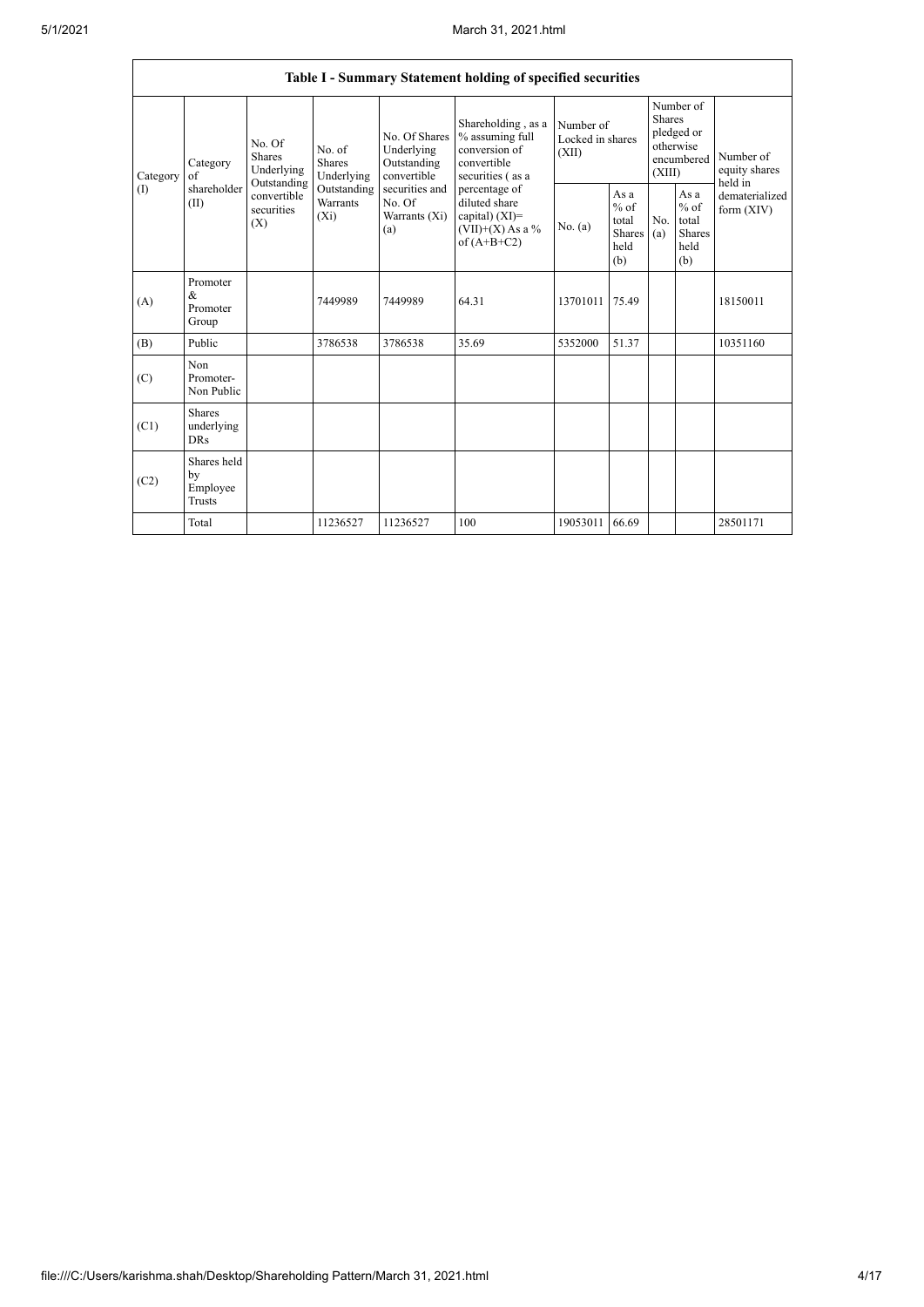|                                                                                                | Table II - Statement showing shareholding pattern of the Promoter and Promoter Group                                |                                                                              |                                             |                       |                                    |                             |                                           |                           |               |                                      |                           |  |  |
|------------------------------------------------------------------------------------------------|---------------------------------------------------------------------------------------------------------------------|------------------------------------------------------------------------------|---------------------------------------------|-----------------------|------------------------------------|-----------------------------|-------------------------------------------|---------------------------|---------------|--------------------------------------|---------------------------|--|--|
|                                                                                                |                                                                                                                     |                                                                              |                                             | No.<br>Of<br>Partly   | No. Of                             | Total nos.                  | Shareholding<br>as a % of<br>total no. of | class of securities (IX)  |               | Number of Voting Rights held in each |                           |  |  |
| Sr.                                                                                            | Category &<br>Name of the<br>Shareholders (I)                                                                       | Nos. Of<br>shareholders<br>(III)                                             | No. of<br>fully paid<br>up equity<br>shares | paid-<br>up<br>equity | shares<br>underlying<br>Depository | shares<br>held<br>$(VII) =$ | shares<br>(calculated as<br>per SCRR,     | No of Voting (XIV) Rights |               |                                      | Total<br>as a %<br>of     |  |  |
|                                                                                                |                                                                                                                     |                                                                              | held $(IV)$                                 | shares<br>held<br>(V) | Receipts<br>(VI)                   | $(IV)+$<br>$(V)$ + $(VI)$   | 1957) (VIII)<br>As a % of<br>$(A+B+C2)$   | Class eg:<br>X            | Class<br>eg:y | Total                                | Total<br>Voting<br>rights |  |  |
| A                                                                                              | Table II - Statement showing shareholding pattern of the Promoter and Promoter Group                                |                                                                              |                                             |                       |                                    |                             |                                           |                           |               |                                      |                           |  |  |
| (1)                                                                                            | Indian                                                                                                              |                                                                              |                                             |                       |                                    |                             |                                           |                           |               |                                      |                           |  |  |
| (a)                                                                                            | Individuals/Hindu<br>undivided Family                                                                               | 16                                                                           | 17550011                                    |                       |                                    | 17550011                    | 61.43                                     | 17550011                  |               | 17550011                             | 61.43                     |  |  |
| (d)                                                                                            | Any Other<br>(specify)                                                                                              | $\mathbf{1}$                                                                 | 600000                                      |                       |                                    | 600000                      | 2.1                                       | 600000                    |               | 600000                               | 2.1                       |  |  |
| Sub-Total<br>(A)(1)                                                                            |                                                                                                                     | 17                                                                           | 18150011                                    |                       |                                    | 18150011                    | 63.53                                     | 18150011                  |               | 18150011                             | 63.53                     |  |  |
| (2)                                                                                            | Foreign                                                                                                             |                                                                              |                                             |                       |                                    |                             |                                           |                           |               |                                      |                           |  |  |
| Total<br>Shareholding<br>of Promoter<br>and<br>Promoter<br>Group $(A)=$<br>$(A)(1)+(A)$<br>(2) |                                                                                                                     | 17                                                                           | 18150011                                    |                       |                                    | 18150011                    | 63.53                                     | 18150011                  |               | 18150011                             | 63.53                     |  |  |
| B                                                                                              |                                                                                                                     | Table III - Statement showing shareholding pattern of the Public shareholder |                                             |                       |                                    |                             |                                           |                           |               |                                      |                           |  |  |
| (1)                                                                                            | Institutions                                                                                                        |                                                                              |                                             |                       |                                    |                             |                                           |                           |               |                                      |                           |  |  |
| (e)                                                                                            | Foreign Portfolio<br>Investors                                                                                      | $\mathbf{1}$                                                                 | $\boldsymbol{0}$                            |                       |                                    | $\boldsymbol{0}$            | $\boldsymbol{0}$                          | $\boldsymbol{0}$          |               | $\boldsymbol{0}$                     | $\boldsymbol{0}$          |  |  |
| Sub-Total<br>(B)(1)                                                                            |                                                                                                                     | 1                                                                            | $\boldsymbol{0}$                            |                       |                                    | $\boldsymbol{0}$            | 0                                         | $\boldsymbol{0}$          |               | $\boldsymbol{0}$                     | 0                         |  |  |
| (2)                                                                                            | Central<br>Government/<br>State<br>Government(s)/<br>President of India                                             | 1                                                                            | 3092                                        |                       |                                    | 3092                        | 0.01                                      | 3092                      |               | 3092                                 | 0.01                      |  |  |
| Sub-Total<br>(B)(2)                                                                            |                                                                                                                     | $\mathbf{1}$                                                                 | 3092                                        |                       |                                    | 3092                        | 0.01                                      | 3092                      |               | 3092                                 | 0.01                      |  |  |
| (3)                                                                                            | Non-institutions                                                                                                    |                                                                              |                                             |                       |                                    |                             |                                           |                           |               |                                      |                           |  |  |
| (a(i))                                                                                         | Individuals -<br>i.Individual<br>shareholders<br>holding nominal<br>share capital up<br>to Rs. 2 lakhs.             | 1751                                                                         | 1168981                                     |                       |                                    | 1168981                     | 4.09                                      | 1168981                   |               | 1168981                              | 4.09                      |  |  |
| (a(ii))                                                                                        | Individuals - ii.<br>Individual<br>shareholders<br>holding nominal<br>share capital in<br>excess of Rs. 2<br>lakhs. | 21                                                                           | 6430897                                     |                       |                                    | 6430897                     | 22.51                                     | 6430897                   |               | 6430897                              | 22.51                     |  |  |
| (e)                                                                                            | Any Other<br>(specify)                                                                                              | 134                                                                          | 2815292                                     |                       |                                    | 2815292                     | 9.85                                      | 2815292                   |               | 2815292                              | 9.85                      |  |  |
| Sub-Total<br>(B)(3)                                                                            |                                                                                                                     | 1906                                                                         | 10415170                                    |                       |                                    | 10415170                    | 36.46                                     | 10415170                  |               | 10415170                             | 36.46                     |  |  |
| <b>Total Public</b><br>Shareholding<br>$(B)=(B)(1)+$<br>$(B)(2)+(B)$<br>(3)                    |                                                                                                                     | 1908                                                                         | 10418262                                    |                       |                                    | 10418262 36.47              |                                           | 10418262                  |               | 10418262 36.47                       |                           |  |  |
| $\mathbf C$                                                                                    | Table IV - Statement showing shareholding pattern of the Non Promoter- Non Public shareholder                       |                                                                              |                                             |                       |                                    |                             |                                           |                           |               |                                      |                           |  |  |
| Total (<br>$A+B+C2$ )                                                                          |                                                                                                                     | 1925                                                                         | 28568273                                    |                       |                                    | 28568273                    | 100                                       | 28568273                  |               | 28568273                             | 100                       |  |  |
| Total<br>$(A+B+C)$                                                                             |                                                                                                                     | 1925                                                                         | 28568273                                    |                       |                                    | 28568273                    | 100                                       | 28568273                  |               | 28568273                             | 100                       |  |  |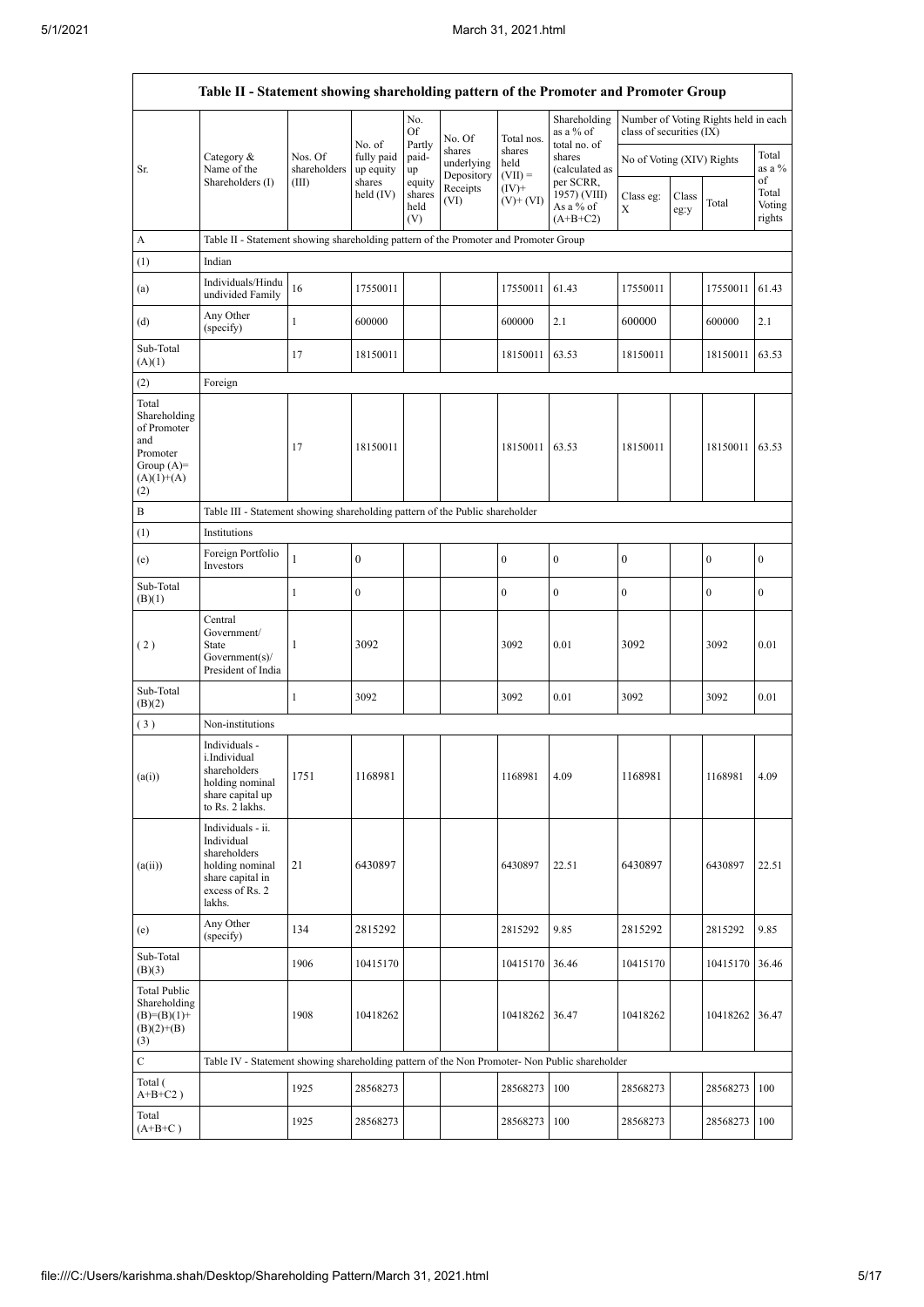|                                                                                         |                                               |                                                                              |                                                           | Table II - Statement showing shareholding pattern of the Promoter and Promoter Group                  |                                        |                                                  |                                                    |                                                  |                                |  |  |  |  |
|-----------------------------------------------------------------------------------------|-----------------------------------------------|------------------------------------------------------------------------------|-----------------------------------------------------------|-------------------------------------------------------------------------------------------------------|----------------------------------------|--------------------------------------------------|----------------------------------------------------|--------------------------------------------------|--------------------------------|--|--|--|--|
| Sr.                                                                                     | No. Of<br>Shares<br>Underlying<br>Outstanding | No. of<br>Shares<br>Underlying                                               | No. Of Shares<br>Underlying<br>Outstanding<br>convertible | Shareholding, as a %<br>assuming full<br>conversion of<br>convertible securities (                    | Number of<br>Locked in shares<br>(XII) | Shares<br>(XIII)                                 | Number of<br>pledged or<br>otherwise<br>encumbered | Number of<br>equity shares<br>held in            |                                |  |  |  |  |
|                                                                                         | convertible<br>securities<br>(X)              | Outstanding<br>Warrants<br>$(X_i)$                                           | securities and<br>No. Of<br>Warrants (Xi)<br>(a)          | as a percentage of<br>diluted share capital)<br>$(XI) = (VII)+(X) As a %$<br>No. (a)<br>of $(A+B+C2)$ |                                        | As a<br>$%$ of<br>total<br>Shares<br>held<br>(b) | No.<br>(a)                                         | As a<br>$%$ of<br>total<br>Shares<br>held<br>(b) | dematerialized<br>form $(XIV)$ |  |  |  |  |
| А                                                                                       |                                               |                                                                              |                                                           | Table II - Statement showing shareholding pattern of the Promoter and Promoter Group                  |                                        |                                                  |                                                    |                                                  |                                |  |  |  |  |
| (1)                                                                                     | Indian                                        |                                                                              |                                                           |                                                                                                       |                                        |                                                  |                                                    |                                                  |                                |  |  |  |  |
| (a)                                                                                     |                                               | 7449989                                                                      | 7449989                                                   | 62.81                                                                                                 | 13101011                               | 74.65                                            |                                                    |                                                  | 17550011                       |  |  |  |  |
| (d)                                                                                     |                                               | $\mathbf{0}$                                                                 | $\mathbf{0}$                                              | 1.51                                                                                                  | 600000                                 | 100                                              |                                                    |                                                  | 600000                         |  |  |  |  |
| Sub-Total (A)<br>(1)                                                                    |                                               | 7449989                                                                      | 7449989                                                   | 64.31                                                                                                 | 13701011                               | 75.49                                            |                                                    |                                                  | 18150011                       |  |  |  |  |
| (2)                                                                                     | Foreign                                       |                                                                              |                                                           |                                                                                                       |                                        |                                                  |                                                    |                                                  |                                |  |  |  |  |
| Total<br>Shareholding<br>of Promoter<br>and Promoter<br>Group $(A)=$<br>$(A)(1)+(A)(2)$ |                                               | 7449989                                                                      | 7449989                                                   | 64.31                                                                                                 | 13701011                               | 75.49                                            |                                                    |                                                  | 18150011                       |  |  |  |  |
| B                                                                                       |                                               | Table III - Statement showing shareholding pattern of the Public shareholder |                                                           |                                                                                                       |                                        |                                                  |                                                    |                                                  |                                |  |  |  |  |
| (1)                                                                                     | Institutions                                  |                                                                              |                                                           |                                                                                                       |                                        |                                                  |                                                    |                                                  |                                |  |  |  |  |
| (e)                                                                                     |                                               | 2000000                                                                      | 2000000                                                   | 5.02                                                                                                  | $\boldsymbol{0}$                       | $\mathbf{0}$                                     |                                                    |                                                  | $\boldsymbol{0}$               |  |  |  |  |
| Sub-Total (B)<br>(1)                                                                    |                                               | 2000000                                                                      | 2000000                                                   | 5.02                                                                                                  | $\mathbf{0}$                           | $\mathbf{0}$                                     |                                                    |                                                  | $\overline{0}$                 |  |  |  |  |
| (2)                                                                                     |                                               | $\overline{0}$                                                               | $\mathbf{0}$                                              | 0.01                                                                                                  | $\mathbf{0}$                           | $\mathbf{0}$                                     |                                                    |                                                  | 3092                           |  |  |  |  |
| Sub-Total (B)<br>(2)                                                                    |                                               | $\overline{0}$                                                               | $\mathbf{0}$                                              | 0.01                                                                                                  | $\boldsymbol{0}$                       | $\mathbf{0}$                                     |                                                    |                                                  | 3092                           |  |  |  |  |
| (3)                                                                                     | Non-institutions                              |                                                                              |                                                           |                                                                                                       |                                        |                                                  |                                                    |                                                  |                                |  |  |  |  |
| (a(i))                                                                                  |                                               | $\mathbf{0}$                                                                 | $\boldsymbol{0}$                                          | 2.94                                                                                                  | $\boldsymbol{0}$                       | $\mathbf{0}$                                     |                                                    |                                                  | 1103879                        |  |  |  |  |
| (a(ii))                                                                                 |                                               | 1786538                                                                      | 1786538                                                   | 20.64                                                                                                 | 5352000                                | 83.22                                            |                                                    |                                                  | 6430897                        |  |  |  |  |
| (e)                                                                                     |                                               | $\boldsymbol{0}$                                                             | $\boldsymbol{0}$                                          | 7.07                                                                                                  | $\boldsymbol{0}$                       | $\mathbf{0}$                                     |                                                    |                                                  | 2813292                        |  |  |  |  |
| Sub-Total (B)<br>(3)                                                                    |                                               | 1786538                                                                      | 1786538                                                   | 30.65                                                                                                 | 5352000                                | 51.39                                            |                                                    |                                                  | 10348068                       |  |  |  |  |
| <b>Total Public</b><br>Shareholding<br>$(B)=(B)(1)+$<br>$(B)(2)+(B)(3)$                 |                                               | 3786538                                                                      | 3786538                                                   | 35.69                                                                                                 | 5352000                                | 51.37                                            |                                                    |                                                  | 10351160                       |  |  |  |  |
| C                                                                                       |                                               |                                                                              |                                                           | Table IV - Statement showing shareholding pattern of the Non Promoter- Non Public shareholder         |                                        |                                                  |                                                    |                                                  |                                |  |  |  |  |
| Total (<br>$A+B+C2$ )                                                                   |                                               | 11236527                                                                     | 11236527                                                  | 100                                                                                                   | 19053011                               | 66.69                                            |                                                    |                                                  | 28501171                       |  |  |  |  |
| Total<br>$(A+B+C)$                                                                      |                                               | 11236527                                                                     | 11236527                                                  | 100                                                                                                   | 19053011                               | 66.69                                            |                                                    |                                                  | 28501171                       |  |  |  |  |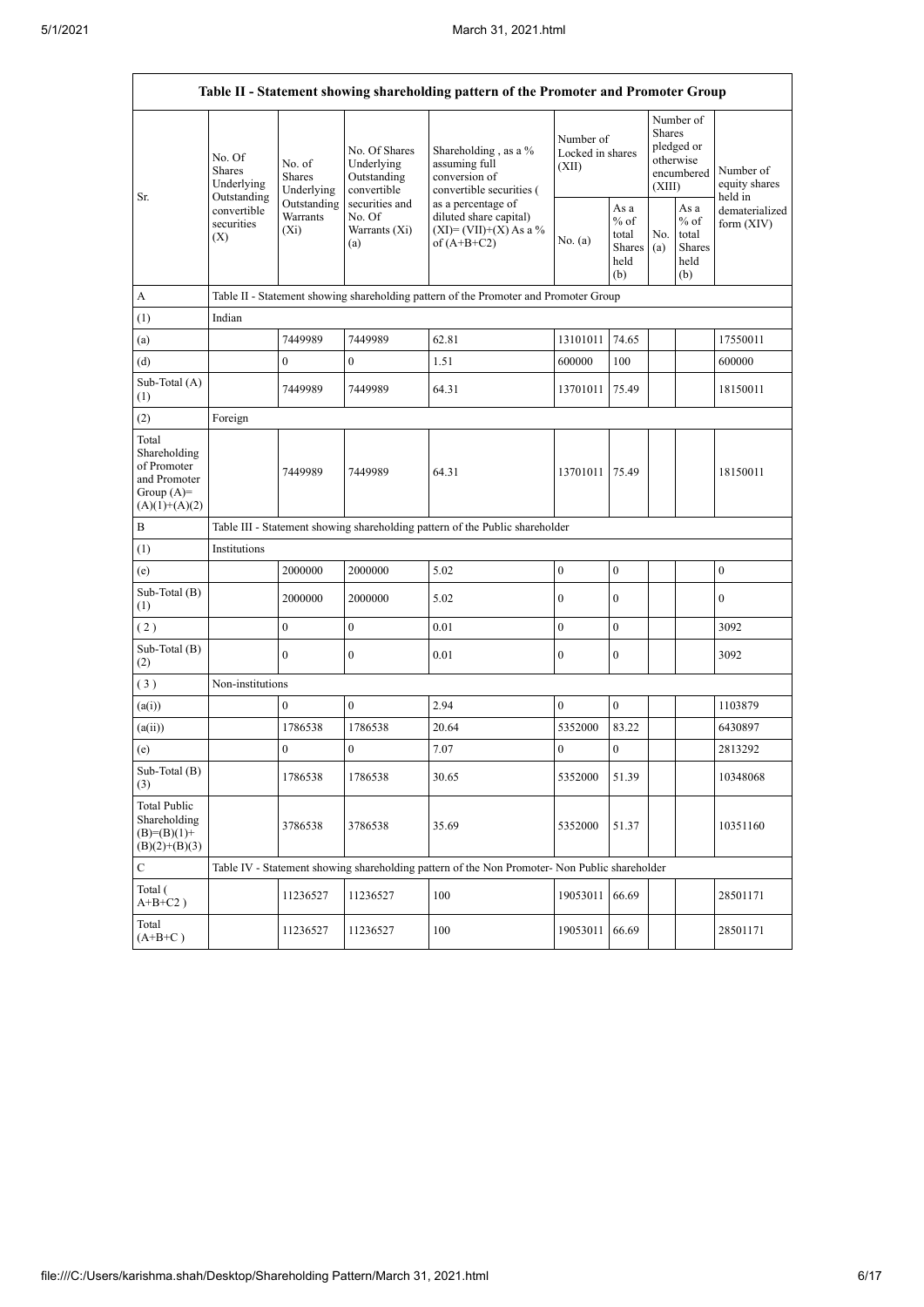| Individuals/Hindu undivided Family                                                                                                                                                         |                 |                      |                  |                         |                         |                        |                  |  |  |  |  |
|--------------------------------------------------------------------------------------------------------------------------------------------------------------------------------------------|-----------------|----------------------|------------------|-------------------------|-------------------------|------------------------|------------------|--|--|--|--|
| Searial No.                                                                                                                                                                                | $\mathbf{1}$    | $\overline{c}$       | 3                | $\overline{4}$          | 5                       | 6                      | 7                |  |  |  |  |
| Name of the<br>Shareholders (I)                                                                                                                                                            | Kamal<br>Poddar | Arun Kumar<br>Poddar | Sonu Poddar      | Vinita Sunil<br>Patodia | Archana Anil<br>Patodia | Sunil Kumar<br>Patodia | Anil C Patodia   |  |  |  |  |
| PAN(II)                                                                                                                                                                                    | AJNPP5353K      | ANHPP9477G           | AGIPC0029R       | ADTPP7048M              | AGZPP2397L              | AAXPP0203B             | AFMPP7771G       |  |  |  |  |
| No. of fully paid<br>up equity shares<br>held (IV)                                                                                                                                         | 2500011         | 2100000              | 2000000          | 1612500                 | 1575000                 | 2588500                | 1100000          |  |  |  |  |
| No. Of Partly paid-<br>up equity shares<br>held(V)                                                                                                                                         |                 |                      |                  |                         |                         |                        |                  |  |  |  |  |
| No. Of shares<br>underlying<br>Depository<br>Receipts (VI)                                                                                                                                 |                 |                      |                  |                         |                         |                        |                  |  |  |  |  |
| Total nos. shares<br>held $(VII) = (IV) +$<br>$(V)$ + $(VI)$                                                                                                                               | 2500011         | 2100000              | 2000000          | 1612500                 | 1575000                 | 2588500                | 1100000          |  |  |  |  |
| Shareholding as a<br>% of total no. of<br>shares (calculated<br>as per SCRR,<br>1957) (VIII) As a<br>% of $(A+B+C2)$                                                                       | 8.75            | 7.35                 | 7                | 5.64                    | 5.51                    | 9.06                   | 3.85             |  |  |  |  |
| Number of Voting Rights held in each class of securities (IX)                                                                                                                              |                 |                      |                  |                         |                         |                        |                  |  |  |  |  |
| Class eg: $X$                                                                                                                                                                              | 2500011         | 2100000              | 2000000          | 1612500                 | 1575000                 | 2588500                | 1100000          |  |  |  |  |
| Class eg:y                                                                                                                                                                                 |                 |                      |                  |                         |                         |                        |                  |  |  |  |  |
| Total                                                                                                                                                                                      | 2500011         | 2100000              | 2000000          | 1612500                 | 1575000                 | 2588500                | 1100000          |  |  |  |  |
| Total as a % of<br>Total Voting rights                                                                                                                                                     | 8.75            | 7.35                 | $\tau$           | 5.64                    | 5.51                    | 9.06                   | 3.85             |  |  |  |  |
| No. Of Shares<br>Underlying<br>Outstanding<br>convertible<br>securities $(X)$                                                                                                              |                 |                      |                  |                         |                         |                        |                  |  |  |  |  |
| No. of Shares<br>Underlying<br>Outstanding<br>Warrants (Xi)                                                                                                                                | 1499989         | 1950000              | $\boldsymbol{0}$ | 2000000                 | $\boldsymbol{0}$        | $\bf{0}$               | 0                |  |  |  |  |
| No. Of Shares<br>Underlying<br>Outstanding<br>convertible<br>securities and No.<br>Of Warrants (Xi)<br>(a)                                                                                 | 1499989         | 1950000              | $\mathbf{0}$     | 2000000                 | $\mathbf{0}$            | $\mathbf{0}$           | $\mathbf{0}$     |  |  |  |  |
| Shareholding, as a<br>% assuming full<br>conversion of<br>convertible<br>securities (as a<br>percentage of<br>diluted share<br>capital) $(XI)=$<br>$(VII)+(Xi)(a) As a$<br>% of $(A+B+C2)$ | 10.05           | 10.17                | 5.02             | 9.08                    | 3.96                    | 6.5                    | 2.76             |  |  |  |  |
| Number of Locked in shares (XII)                                                                                                                                                           |                 |                      |                  |                         |                         |                        |                  |  |  |  |  |
| No. (a)                                                                                                                                                                                    | 2500011         | 2100000              | 2000000          | 1612500                 | $\boldsymbol{0}$        | 2588500                | $\boldsymbol{0}$ |  |  |  |  |
| As a % of total<br>Shares held (b)                                                                                                                                                         | 100             | 100                  | 100              | 100                     | $\boldsymbol{0}$        | 100                    | $\boldsymbol{0}$ |  |  |  |  |
| Number of Shares pledged or otherwise encumbered (XIII)                                                                                                                                    |                 |                      |                  |                         |                         |                        |                  |  |  |  |  |
| No. (a)<br>As a % of total<br>Shares held (b)                                                                                                                                              |                 |                      |                  |                         |                         |                        |                  |  |  |  |  |
| Number of equity<br>shares held in<br>dematerialized<br>form $(XIV)$                                                                                                                       | 2500011         | 2100000              | 2000000          | 1612500                 | 1575000                 | 2588500                | 1100000          |  |  |  |  |
| Reason for not providing PAN                                                                                                                                                               |                 |                      |                  |                         |                         |                        |                  |  |  |  |  |
| Reason for not<br>providing PAN                                                                                                                                                            |                 |                      |                  |                         |                         |                        |                  |  |  |  |  |
| Shareholder type                                                                                                                                                                           | Promoter        | Promoter             | Promoter         | Promoter                | Promoter                | Promoter               | Promoter         |  |  |  |  |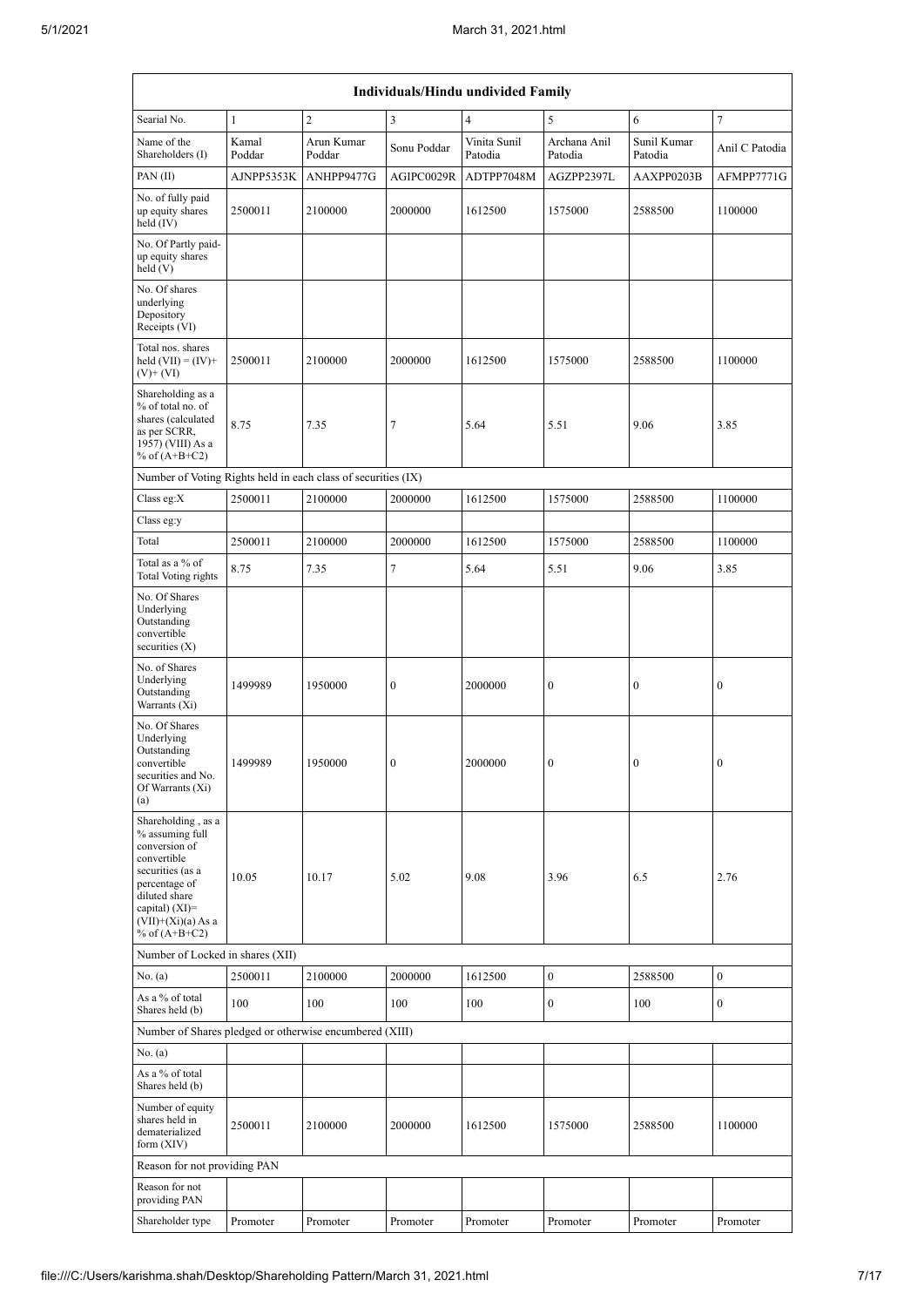| Individuals/Hindu undivided Family                                                                                                                                                       |                         |                        |                        |                              |                               |                         |                          |  |  |  |  |
|------------------------------------------------------------------------------------------------------------------------------------------------------------------------------------------|-------------------------|------------------------|------------------------|------------------------------|-------------------------------|-------------------------|--------------------------|--|--|--|--|
| Searial No.                                                                                                                                                                              | 8                       | 9                      | 10                     | 11                           | 12                            | 13                      | 14                       |  |  |  |  |
| Name of the<br>Shareholders (I)                                                                                                                                                          | Hemlata<br>Kamal Poddar | Aastha Anil<br>Patodia | Aayush Anil<br>Patodia | Anil Chothmal<br>Patodia HUF | Sunil Chothmal<br>Patodia HUF | Suyash Sunil<br>Patodia | Arun Kumar<br>Poddar HUF |  |  |  |  |
| PAN(II)                                                                                                                                                                                  | AMJPP9451H              | CYRPP9441H             | CNXPP1381D             | AAAHA4542B                   | AAAHS9276C                    | CNXPP1439A              | AAMHA1752K               |  |  |  |  |
| No. of fully paid<br>up equity shares<br>held (IV)                                                                                                                                       | 2000000                 | 300000                 | 300000                 | 300000                       | 300000                        | 300000                  | 225000                   |  |  |  |  |
| No. Of Partly paid-<br>up equity shares<br>held (V)                                                                                                                                      |                         |                        |                        |                              |                               |                         |                          |  |  |  |  |
| No. Of shares<br>underlying<br>Depository<br>Receipts (VI)                                                                                                                               |                         |                        |                        |                              |                               |                         |                          |  |  |  |  |
| Total nos. shares<br>held $(VII) = (IV) +$<br>$(V)$ + $(VI)$                                                                                                                             | 2000000                 | 300000                 | 300000                 | 300000                       | 300000                        | 300000                  | 225000                   |  |  |  |  |
| Shareholding as a<br>% of total no. of<br>shares (calculated<br>as per SCRR,<br>1957) (VIII) As a<br>% of $(A+B+C2)$                                                                     | $\tau$                  | 1.05                   | 1.05                   | 1.05                         | 1.05                          | 1.05                    | 0.79                     |  |  |  |  |
| Number of Voting Rights held in each class of securities (IX)                                                                                                                            |                         |                        |                        |                              |                               |                         |                          |  |  |  |  |
| Class eg: $X$                                                                                                                                                                            | 2000000                 | 300000                 | 300000                 | 300000                       | 300000                        | 300000                  | 225000                   |  |  |  |  |
| Class eg:y                                                                                                                                                                               |                         |                        |                        |                              |                               |                         |                          |  |  |  |  |
| Total                                                                                                                                                                                    | 2000000                 | 300000                 | 300000                 | 300000                       | 300000                        | 300000                  | 225000                   |  |  |  |  |
| Total as a % of<br>Total Voting rights                                                                                                                                                   | $\overline{7}$          | 1.05                   | 1.05                   | 1.05                         | 1.05                          | 1.05                    | 0.79                     |  |  |  |  |
| No. Of Shares<br>Underlying<br>Outstanding<br>convertible<br>securities $(X)$                                                                                                            |                         |                        |                        |                              |                               |                         |                          |  |  |  |  |
| No. of Shares<br>Underlying<br>Outstanding<br>Warrants (Xi)                                                                                                                              | $\boldsymbol{0}$        | $\boldsymbol{0}$       | $\boldsymbol{0}$       | $\bf{0}$                     | $\boldsymbol{0}$              | 2000000                 | $\boldsymbol{0}$         |  |  |  |  |
| No. Of Shares<br>Underlying<br>Outstanding<br>convertible<br>securities and No.<br>Of Warrants (Xi)<br>(a)                                                                               | $\mathbf{0}$            | $\mathbf{0}$           | $\mathbf{0}$           | $\overline{0}$               | $\mathbf{0}$                  | 2000000                 | $\overline{0}$           |  |  |  |  |
| Shareholding, as a<br>% assuming full<br>conversion of<br>convertible<br>securities (as a<br>percentage of<br>diluted share<br>capital) (XI)=<br>$(VII)+(Xi)(a) As a$<br>% of $(A+B+C2)$ | 5.02                    | 0.75                   | 0.75                   | 0.75                         | 0.75                          | 5.78                    | 0.57                     |  |  |  |  |
| Number of Locked in shares (XII)                                                                                                                                                         |                         |                        |                        |                              |                               |                         |                          |  |  |  |  |
| No. (a)                                                                                                                                                                                  | 2000000                 | $\boldsymbol{0}$       | $\boldsymbol{0}$       | $\boldsymbol{0}$             | $\boldsymbol{0}$              | 300000                  | $\boldsymbol{0}$         |  |  |  |  |
| As a % of total<br>Shares held (b)                                                                                                                                                       | 100                     | $\mathbf{0}$           | $\mathbf{0}$           | $\mathbf{0}$                 | $\boldsymbol{0}$              | 100                     | $\overline{0}$           |  |  |  |  |
| Number of Shares pledged or otherwise encumbered (XIII)                                                                                                                                  |                         |                        |                        |                              |                               |                         |                          |  |  |  |  |
| No. (a)<br>As a % of total<br>Shares held (b)                                                                                                                                            |                         |                        |                        |                              |                               |                         |                          |  |  |  |  |
| Number of equity<br>shares held in<br>dematerialized<br>form $(XIV)$                                                                                                                     | 2000000                 | 300000                 | 300000                 | 300000                       | 300000                        | 300000                  | 225000                   |  |  |  |  |
| Reason for not providing PAN                                                                                                                                                             |                         |                        |                        |                              |                               |                         |                          |  |  |  |  |
| Reason for not<br>providing PAN                                                                                                                                                          |                         |                        |                        |                              |                               |                         |                          |  |  |  |  |
| Shareholder type                                                                                                                                                                         | Promoter                | Promoter               | Promoter               | Promoter                     | Promoter                      | Promoter                | Promoter                 |  |  |  |  |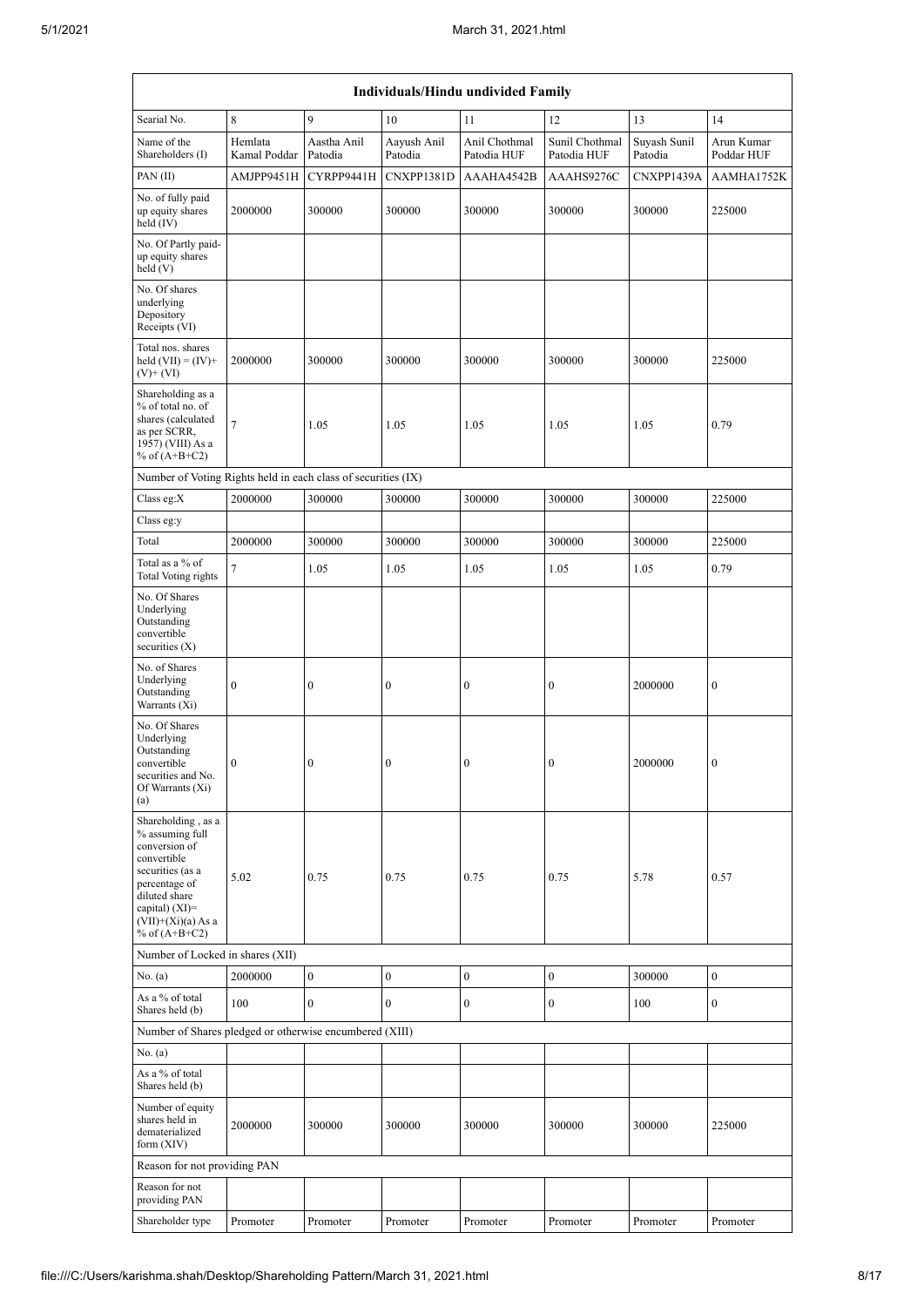| Individuals/Hindu undivided Family                                                                                                                                                       |                                                               |                  |                       |  |  |  |  |  |  |  |
|------------------------------------------------------------------------------------------------------------------------------------------------------------------------------------------|---------------------------------------------------------------|------------------|-----------------------|--|--|--|--|--|--|--|
| Searial No.                                                                                                                                                                              | 15                                                            | 16               |                       |  |  |  |  |  |  |  |
| Name of the<br>Shareholders (I)                                                                                                                                                          | Kamal Poddar HUF                                              | Shreya Patodia   | Click here to go back |  |  |  |  |  |  |  |
| PAN $(II)$                                                                                                                                                                               | AAHHK1927M                                                    | BSHPP9169F       | Total                 |  |  |  |  |  |  |  |
| No. of fully paid<br>up equity shares<br>held (IV)                                                                                                                                       | 225000                                                        | 124000           | 17550011              |  |  |  |  |  |  |  |
| No. Of Partly paid-<br>up equity shares<br>held(V)                                                                                                                                       |                                                               |                  |                       |  |  |  |  |  |  |  |
| No. Of shares<br>underlying<br>Depository<br>Receipts (VI)                                                                                                                               |                                                               |                  |                       |  |  |  |  |  |  |  |
| Total nos. shares<br>held $(VII) = (IV) +$<br>$(V)$ + $(VI)$                                                                                                                             | 225000                                                        | 124000           | 17550011              |  |  |  |  |  |  |  |
| Shareholding as a<br>% of total no. of<br>shares (calculated<br>as per SCRR,<br>1957) (VIII) As a<br>% of $(A+B+C2)$                                                                     | 0.79                                                          | 0.43             | 61.43                 |  |  |  |  |  |  |  |
|                                                                                                                                                                                          | Number of Voting Rights held in each class of securities (IX) |                  |                       |  |  |  |  |  |  |  |
| Class eg: $X$                                                                                                                                                                            | 225000                                                        | 124000           | 17550011              |  |  |  |  |  |  |  |
| Class eg:y                                                                                                                                                                               |                                                               |                  |                       |  |  |  |  |  |  |  |
| Total                                                                                                                                                                                    | 225000                                                        | 124000           | 17550011              |  |  |  |  |  |  |  |
| Total as a % of<br>Total Voting rights                                                                                                                                                   | 0.79                                                          | 0.43             | 61.43                 |  |  |  |  |  |  |  |
| No. Of Shares<br>Underlying<br>Outstanding<br>convertible<br>securities $(X)$                                                                                                            |                                                               |                  |                       |  |  |  |  |  |  |  |
| No. of Shares<br>Underlying<br>Outstanding<br>Warrants (Xi)                                                                                                                              | $\boldsymbol{0}$                                              | $\boldsymbol{0}$ | 7449989               |  |  |  |  |  |  |  |
| No. Of Shares<br>Underlying<br>Outstanding<br>convertible<br>securities and No.<br>Of Warrants (Xi)<br>(a)                                                                               | $\boldsymbol{0}$                                              | $\boldsymbol{0}$ | 7449989               |  |  |  |  |  |  |  |
| Shareholding, as a<br>% assuming full<br>conversion of<br>convertible<br>securities (as a<br>percentage of<br>diluted share<br>capital) (XI)=<br>$(VII)+(Xi)(a)$ As a<br>% of $(A+B+C2)$ | 0.57                                                          | 0.31             | 62.81                 |  |  |  |  |  |  |  |
| Number of Locked in shares (XII)                                                                                                                                                         |                                                               |                  |                       |  |  |  |  |  |  |  |
| No. (a)                                                                                                                                                                                  | $\bf{0}$                                                      | $\boldsymbol{0}$ | 13101011              |  |  |  |  |  |  |  |
| As a % of total<br>Shares held (b)                                                                                                                                                       | $\mathbf{0}$                                                  | $\boldsymbol{0}$ | 74.65                 |  |  |  |  |  |  |  |
|                                                                                                                                                                                          | Number of Shares pledged or otherwise encumbered (XIII)       |                  |                       |  |  |  |  |  |  |  |
| No. (a)<br>As a % of total<br>Shares held (b)                                                                                                                                            |                                                               |                  |                       |  |  |  |  |  |  |  |
| Number of equity<br>shares held in<br>dematerialized<br>form $(XIV)$                                                                                                                     | 225000                                                        | 124000           | 17550011              |  |  |  |  |  |  |  |
| Reason for not providing PAN                                                                                                                                                             |                                                               |                  |                       |  |  |  |  |  |  |  |
| Reason for not<br>providing PAN                                                                                                                                                          |                                                               |                  |                       |  |  |  |  |  |  |  |
| Shareholder type                                                                                                                                                                         | Promoter                                                      | Promoter         |                       |  |  |  |  |  |  |  |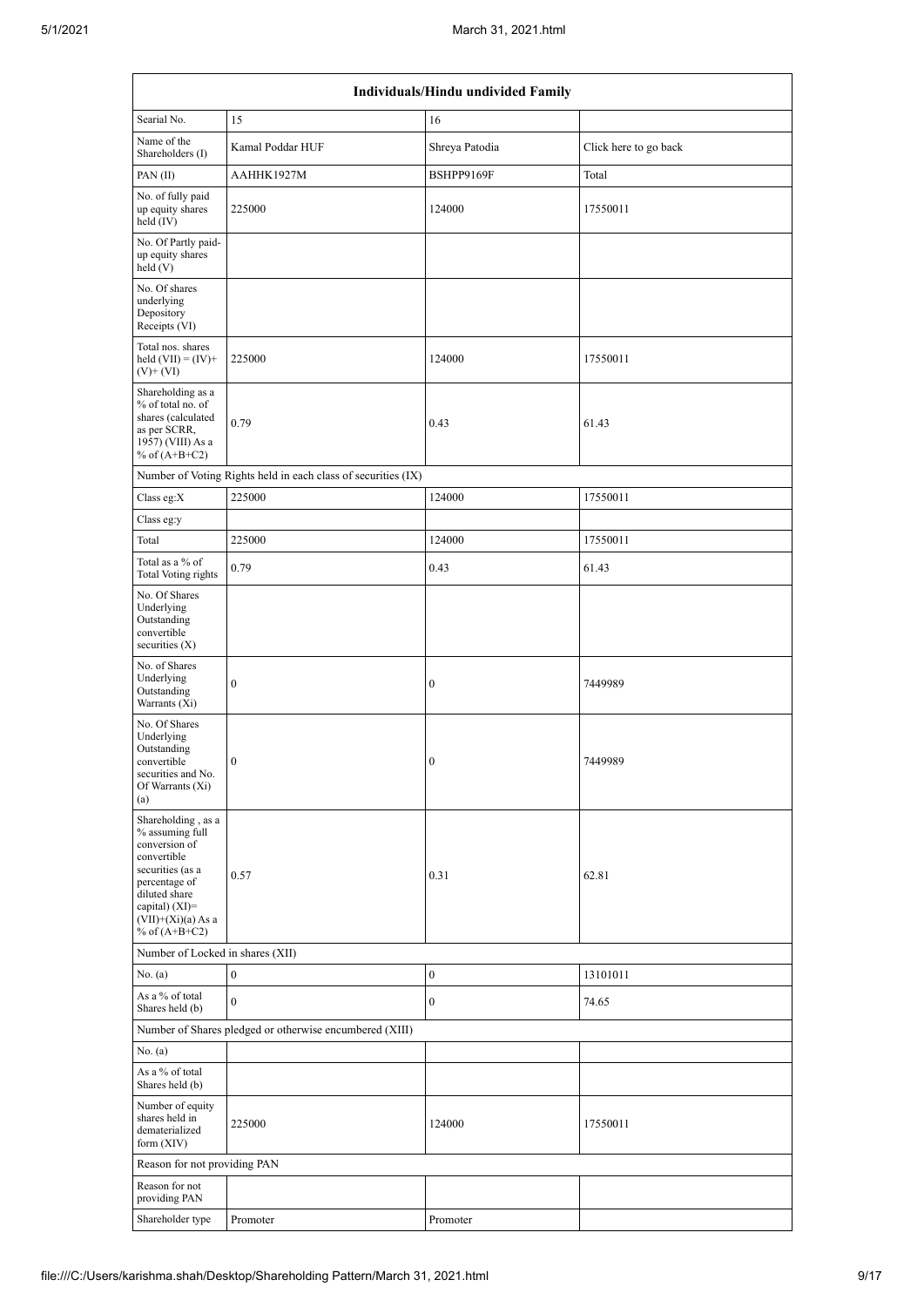|                                                                                                                                                                                        | Any Other (specify)                                           |                       |  |  |  |  |  |  |  |  |  |
|----------------------------------------------------------------------------------------------------------------------------------------------------------------------------------------|---------------------------------------------------------------|-----------------------|--|--|--|--|--|--|--|--|--|
| Searial No.                                                                                                                                                                            | $\mathbf{1}$                                                  |                       |  |  |  |  |  |  |  |  |  |
| Category                                                                                                                                                                               | <b>Bodies Corporate</b>                                       | Click here to go back |  |  |  |  |  |  |  |  |  |
| Name of the<br>Shareholders (I)                                                                                                                                                        | Shree Shakambhari Exims Private Limited                       |                       |  |  |  |  |  |  |  |  |  |
| PAN(II)                                                                                                                                                                                | AAACU9556A                                                    | Total                 |  |  |  |  |  |  |  |  |  |
| No. of the<br>Shareholders (I)                                                                                                                                                         | $\mathbf{1}$                                                  | 1                     |  |  |  |  |  |  |  |  |  |
| No. of fully paid<br>up equity shares<br>held (IV)                                                                                                                                     | 600000                                                        | 600000                |  |  |  |  |  |  |  |  |  |
| No. Of Partly paid-<br>up equity shares<br>held(V)                                                                                                                                     |                                                               |                       |  |  |  |  |  |  |  |  |  |
| No. Of shares<br>underlying<br>Depository<br>Receipts (VI)                                                                                                                             |                                                               |                       |  |  |  |  |  |  |  |  |  |
| Total nos. shares<br>held $(VII) = (IV) +$<br>$(V)$ + $(VI)$                                                                                                                           | 600000                                                        | 600000                |  |  |  |  |  |  |  |  |  |
| Shareholding as a<br>% of total no. of<br>shares (calculated<br>as per SCRR,<br>1957) (VIII) As a<br>% of $(A+B+C2)$                                                                   | 2.1                                                           | 2.1                   |  |  |  |  |  |  |  |  |  |
|                                                                                                                                                                                        | Number of Voting Rights held in each class of securities (IX) |                       |  |  |  |  |  |  |  |  |  |
| Class eg: X                                                                                                                                                                            | 600000                                                        | 600000                |  |  |  |  |  |  |  |  |  |
| Class eg:y                                                                                                                                                                             |                                                               |                       |  |  |  |  |  |  |  |  |  |
| Total                                                                                                                                                                                  | 600000                                                        | 600000                |  |  |  |  |  |  |  |  |  |
| Total as a % of<br>Total Voting rights                                                                                                                                                 | 2.1                                                           | 2.1                   |  |  |  |  |  |  |  |  |  |
| No. Of Shares<br>Underlying<br>Outstanding<br>convertible<br>securities $(X)$                                                                                                          |                                                               |                       |  |  |  |  |  |  |  |  |  |
| No. of Shares<br>Underlying<br>Outstanding<br>Warrants (Xi)                                                                                                                            | $\boldsymbol{0}$                                              | $\boldsymbol{0}$      |  |  |  |  |  |  |  |  |  |
| No. Of Shares<br>Underlying<br>Outstanding<br>convertible<br>securities and No.<br>Of Warrants (Xi)<br>(a)                                                                             | $\boldsymbol{0}$                                              | $\boldsymbol{0}$      |  |  |  |  |  |  |  |  |  |
| Shareholding, as a<br>% assuming full<br>conversion of<br>convertible<br>securities (as a<br>percentage of<br>diluted share<br>capital) $(XI)=$<br>$(VII)+(X)$ As a %<br>of $(A+B+C2)$ | 1.51                                                          | 1.51                  |  |  |  |  |  |  |  |  |  |
| Number of Locked in shares (XII)                                                                                                                                                       |                                                               |                       |  |  |  |  |  |  |  |  |  |
| No. (a)                                                                                                                                                                                | 600000                                                        | 600000                |  |  |  |  |  |  |  |  |  |
| As a % of total<br>Shares held (b)                                                                                                                                                     | 100                                                           | 100                   |  |  |  |  |  |  |  |  |  |
|                                                                                                                                                                                        | Number of Shares pledged or otherwise encumbered (XIII)       |                       |  |  |  |  |  |  |  |  |  |
| No. (a)                                                                                                                                                                                |                                                               |                       |  |  |  |  |  |  |  |  |  |
| As a % of total<br>Shares held (b)                                                                                                                                                     |                                                               |                       |  |  |  |  |  |  |  |  |  |
| Number of equity<br>shares held in<br>dematerialized<br>form $(XIV)$                                                                                                                   | 600000                                                        | 600000                |  |  |  |  |  |  |  |  |  |
| Reason for not providing PAN                                                                                                                                                           |                                                               |                       |  |  |  |  |  |  |  |  |  |
| Reason for not                                                                                                                                                                         |                                                               |                       |  |  |  |  |  |  |  |  |  |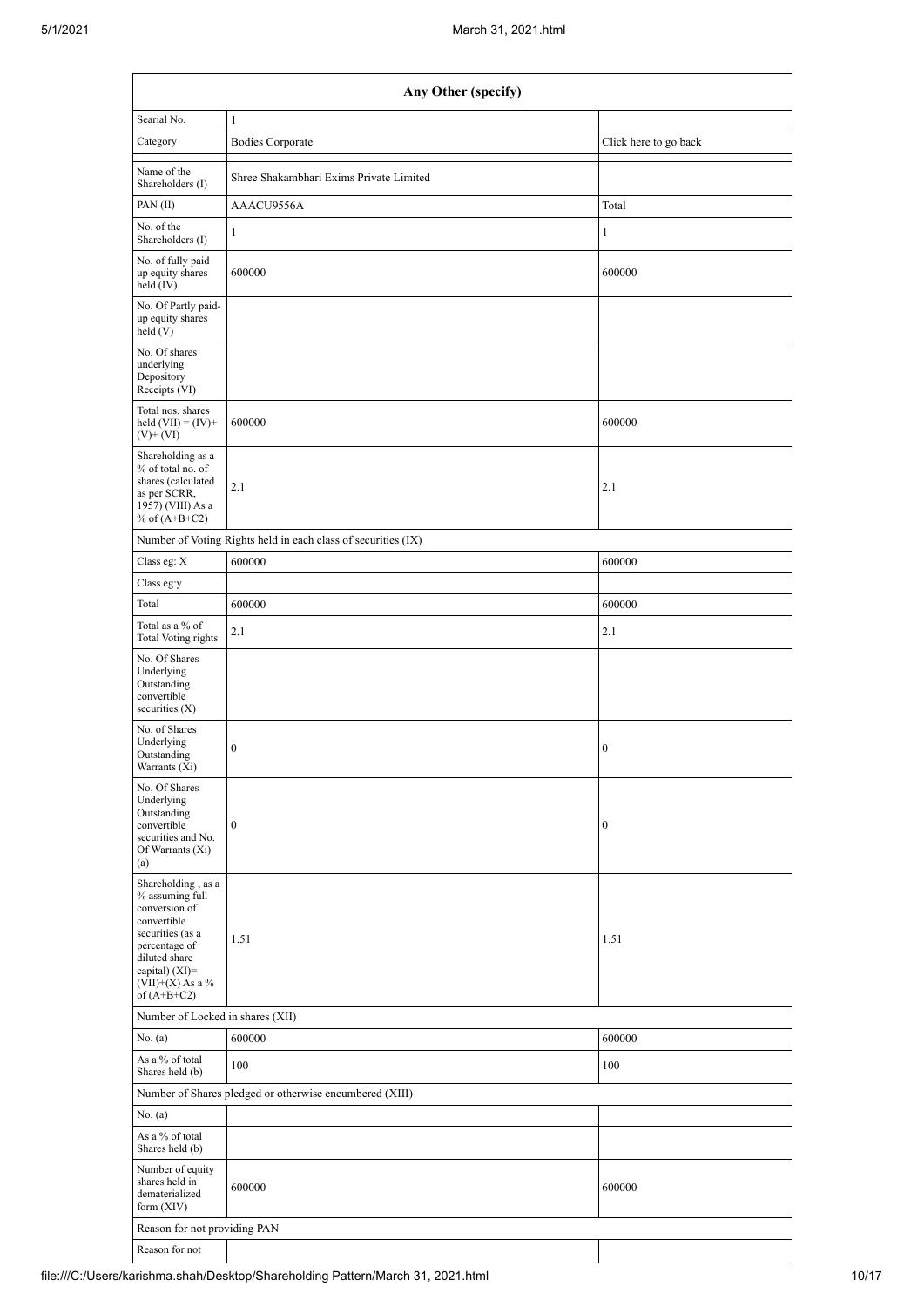| providing PAN                |          |  |
|------------------------------|----------|--|
| Shareholder type<br>$\sim$ 1 | Promoter |  |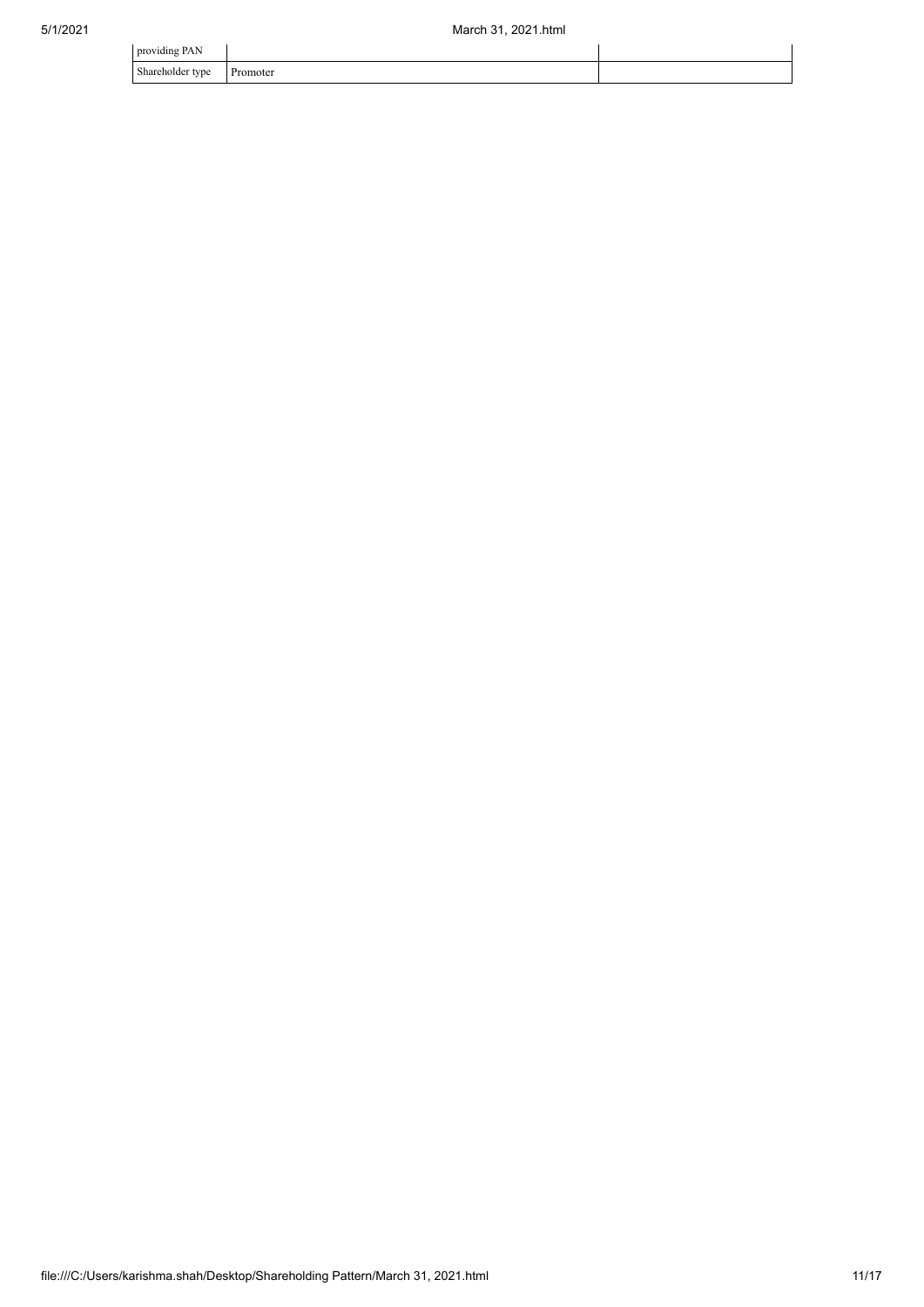r

٦

| Individuals - ii. Individual shareholders holding nominal share capital in excess of Rs. 2 lakhs.                                                                                    |                  |                  |                           |                       |                       |                       |                  |  |  |  |  |
|--------------------------------------------------------------------------------------------------------------------------------------------------------------------------------------|------------------|------------------|---------------------------|-----------------------|-----------------------|-----------------------|------------------|--|--|--|--|
| Searial No.                                                                                                                                                                          | $\mathbf{1}$     | $\overline{c}$   | 3                         | $\overline{4}$        | 5                     | 6                     | $\tau$           |  |  |  |  |
| Name of the<br>Shareholders (I)                                                                                                                                                      | Ravi Agrawal     | Lily Aggarwal    | Ajay Rajendra<br>Kejriwal | Suresh Kumar<br>Jajoo | Vimla Suresh<br>Jajoo | Ankit Suresh<br>Jajoo | Seepra Kabra     |  |  |  |  |
| PAN(II)                                                                                                                                                                              | ADHPA2891D       | AFRPA4512M       | AKOPK7430A                | AAFPJ0070J            | ADAPJ8747J            | AIZPJ2803R            | ADOPJ3255B       |  |  |  |  |
| No. of fully paid<br>up equity shares<br>held (IV)                                                                                                                                   | 1000000          | 500000           | 302000                    | 600000                | 600000                | 600000                | 600000           |  |  |  |  |
| No. Of Partly paid-<br>up equity shares<br>held (V)                                                                                                                                  |                  |                  |                           |                       |                       |                       |                  |  |  |  |  |
| No. Of shares<br>underlying<br>Depository<br>Receipts (VI)                                                                                                                           |                  |                  |                           |                       |                       |                       |                  |  |  |  |  |
| Total nos. shares<br>held $(VII) = (IV) +$<br>$(V)$ + $(VI)$                                                                                                                         | 1000000          | 500000           | 302000                    | 600000                | 600000                | 600000                | 600000           |  |  |  |  |
| Shareholding as a<br>% of total no. of<br>shares (calculated<br>as per SCRR,<br>1957) (VIII) As a<br>% of $(A+B+C2)$                                                                 | 3.5              | 1.75             | 1.06                      | 2.1                   | 2.1                   | 2.1                   | 2.1              |  |  |  |  |
| Number of Voting Rights held in each class of securities (IX)                                                                                                                        |                  |                  |                           |                       |                       |                       |                  |  |  |  |  |
| Class eg: X                                                                                                                                                                          | 1000000          | 500000           | 302000                    | 600000                | 600000                | 600000                | 600000           |  |  |  |  |
| Class eg:y                                                                                                                                                                           |                  |                  |                           |                       |                       |                       |                  |  |  |  |  |
| Total                                                                                                                                                                                | 1000000          | 500000           | 302000                    | 600000                | 600000                | 600000                | 600000           |  |  |  |  |
| Total as a % of<br>Total Voting rights                                                                                                                                               | 3.5              | 1.75             | 1.06                      | 2.1                   | 2.1                   | 2.1                   | 2.1              |  |  |  |  |
| No. Of Shares<br>Underlying<br>Outstanding<br>convertible<br>securities $(X)$                                                                                                        |                  |                  |                           |                       |                       |                       |                  |  |  |  |  |
| No. of Shares<br>Underlying<br>Outstanding<br>Warrants (Xi)                                                                                                                          | $\boldsymbol{0}$ | $\boldsymbol{0}$ | $\boldsymbol{0}$          | $\boldsymbol{0}$      | $\boldsymbol{0}$      | $\boldsymbol{0}$      | $\boldsymbol{0}$ |  |  |  |  |
| No. Of Shares<br>Underlying<br>Outstanding<br>convertible<br>securities and No.<br>Of Warrants (Xi)<br>(a)                                                                           | $\boldsymbol{0}$ | $\boldsymbol{0}$ | 0                         | $\boldsymbol{0}$      | $\boldsymbol{0}$      | $\boldsymbol{0}$      | $\boldsymbol{0}$ |  |  |  |  |
| Shareholding, as a<br>% assuming full<br>conversion of<br>convertible<br>securities (as a<br>percentage of<br>diluted share<br>capital) (XI)=<br>$(VII)+(X)$ As a %<br>of $(A+B+C2)$ | 2.51             | 1.26             | 0.76                      | 1.51                  | 1.51                  | 1.51                  | 1.51             |  |  |  |  |
| Number of Locked in shares (XII)                                                                                                                                                     |                  |                  |                           |                       |                       |                       |                  |  |  |  |  |
| No. (a)                                                                                                                                                                              | 1000000          | 500000           | 302000                    | 600000                | 600000                | 600000                | 600000           |  |  |  |  |
| As a % of total<br>Shares held (b)                                                                                                                                                   | 100              | 100              | 100                       | 100                   | 100                   | 100                   | 100              |  |  |  |  |
| Number of equity<br>shares held in<br>dematerialized<br>form (XIV)                                                                                                                   | 1000000          | 500000           | 302000                    | 600000                | 600000                | 600000                | 600000           |  |  |  |  |
| Reason for not providing PAN                                                                                                                                                         |                  |                  |                           |                       |                       |                       |                  |  |  |  |  |
| Reason for not<br>providing PAN                                                                                                                                                      |                  |                  |                           |                       |                       |                       |                  |  |  |  |  |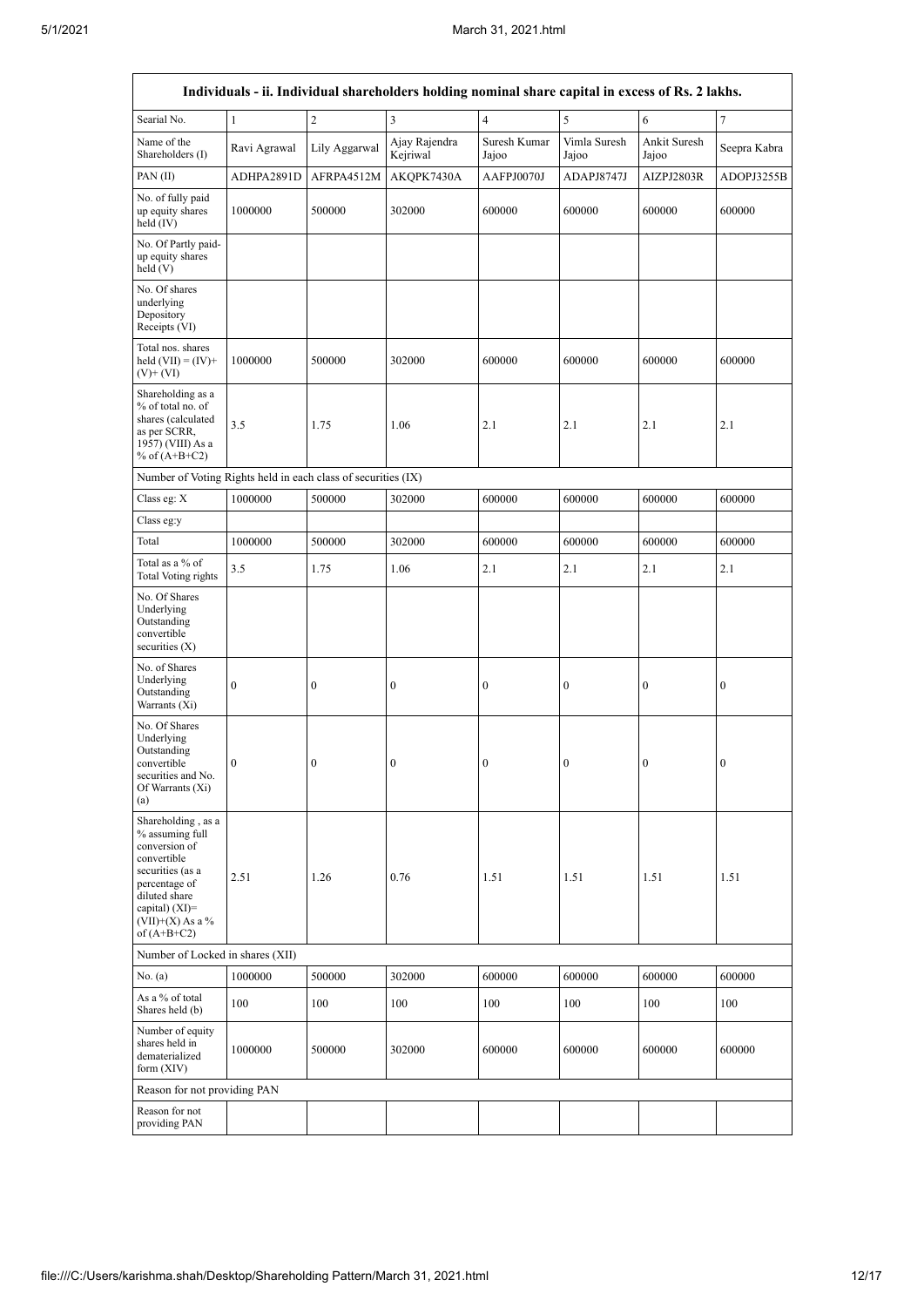$\overline{1}$ 

 $\overline{\mathsf{I}}$ 

| Individuals - ii. Individual shareholders holding nominal share capital in excess of Rs. 2 lakhs.                                                                                      |                       |                       |  |  |  |  |  |  |  |
|----------------------------------------------------------------------------------------------------------------------------------------------------------------------------------------|-----------------------|-----------------------|--|--|--|--|--|--|--|
| Searial No.                                                                                                                                                                            | 8                     |                       |  |  |  |  |  |  |  |
| Name of the<br>Shareholders (I)                                                                                                                                                        | Jitendra Kumar Bhagat | Click here to go back |  |  |  |  |  |  |  |
| PAN $(II)$                                                                                                                                                                             | ARRPK5564G            | Total                 |  |  |  |  |  |  |  |
| No. of fully paid<br>up equity shares<br>held $(IV)$                                                                                                                                   | 400000                | 4602000               |  |  |  |  |  |  |  |
| No. Of Partly paid-<br>up equity shares<br>held(V)                                                                                                                                     |                       |                       |  |  |  |  |  |  |  |
| No. Of shares<br>underlying<br>Depository<br>Receipts (VI)                                                                                                                             |                       |                       |  |  |  |  |  |  |  |
| Total nos. shares<br>held $(VII) = (IV) +$<br>$(V)$ + $(VI)$                                                                                                                           | 400000                | 4602000               |  |  |  |  |  |  |  |
| Shareholding as a<br>% of total no. of<br>shares (calculated<br>as per SCRR,<br>1957) (VIII) As a<br>% of $(A+B+C2)$                                                                   | 1.4                   | 16.11                 |  |  |  |  |  |  |  |
| Number of Voting Rights held in each class of securities (IX)                                                                                                                          |                       |                       |  |  |  |  |  |  |  |
| Class eg: X                                                                                                                                                                            | 400000                | 4602000               |  |  |  |  |  |  |  |
| Class eg:y                                                                                                                                                                             |                       |                       |  |  |  |  |  |  |  |
| Total                                                                                                                                                                                  | 400000                | 4602000               |  |  |  |  |  |  |  |
| Total as a % of<br><b>Total Voting rights</b>                                                                                                                                          | 1.4                   | 16.11                 |  |  |  |  |  |  |  |
| No. Of Shares<br>Underlying<br>Outstanding<br>convertible<br>securities (X)                                                                                                            |                       |                       |  |  |  |  |  |  |  |
| No. of Shares<br>Underlying<br>Outstanding<br>Warrants (Xi)                                                                                                                            | $\boldsymbol{0}$      | $\boldsymbol{0}$      |  |  |  |  |  |  |  |
| No. Of Shares<br>Underlying<br>Outstanding<br>convertible<br>securities and No.<br>Of Warrants (Xi)<br>(a)                                                                             | $\boldsymbol{0}$      | $\boldsymbol{0}$      |  |  |  |  |  |  |  |
| Shareholding, as a<br>% assuming full<br>conversion of<br>convertible<br>securities (as a<br>percentage of<br>diluted share<br>capital) $(XI)=$<br>$(VII)+(X)$ As a %<br>of $(A+B+C2)$ | 1                     | 11.56                 |  |  |  |  |  |  |  |
| Number of Locked in shares (XII)                                                                                                                                                       |                       |                       |  |  |  |  |  |  |  |
| No. (a)                                                                                                                                                                                | 100000                | 4302000               |  |  |  |  |  |  |  |
| As a % of total<br>Shares held (b)                                                                                                                                                     | 25                    | 93.48                 |  |  |  |  |  |  |  |
| Number of equity<br>shares held in<br>dematerialized<br>form $(XIV)$                                                                                                                   | 400000                | 4602000               |  |  |  |  |  |  |  |
| Reason for not providing PAN                                                                                                                                                           |                       |                       |  |  |  |  |  |  |  |
| Reason for not<br>providing PAN                                                                                                                                                        |                       |                       |  |  |  |  |  |  |  |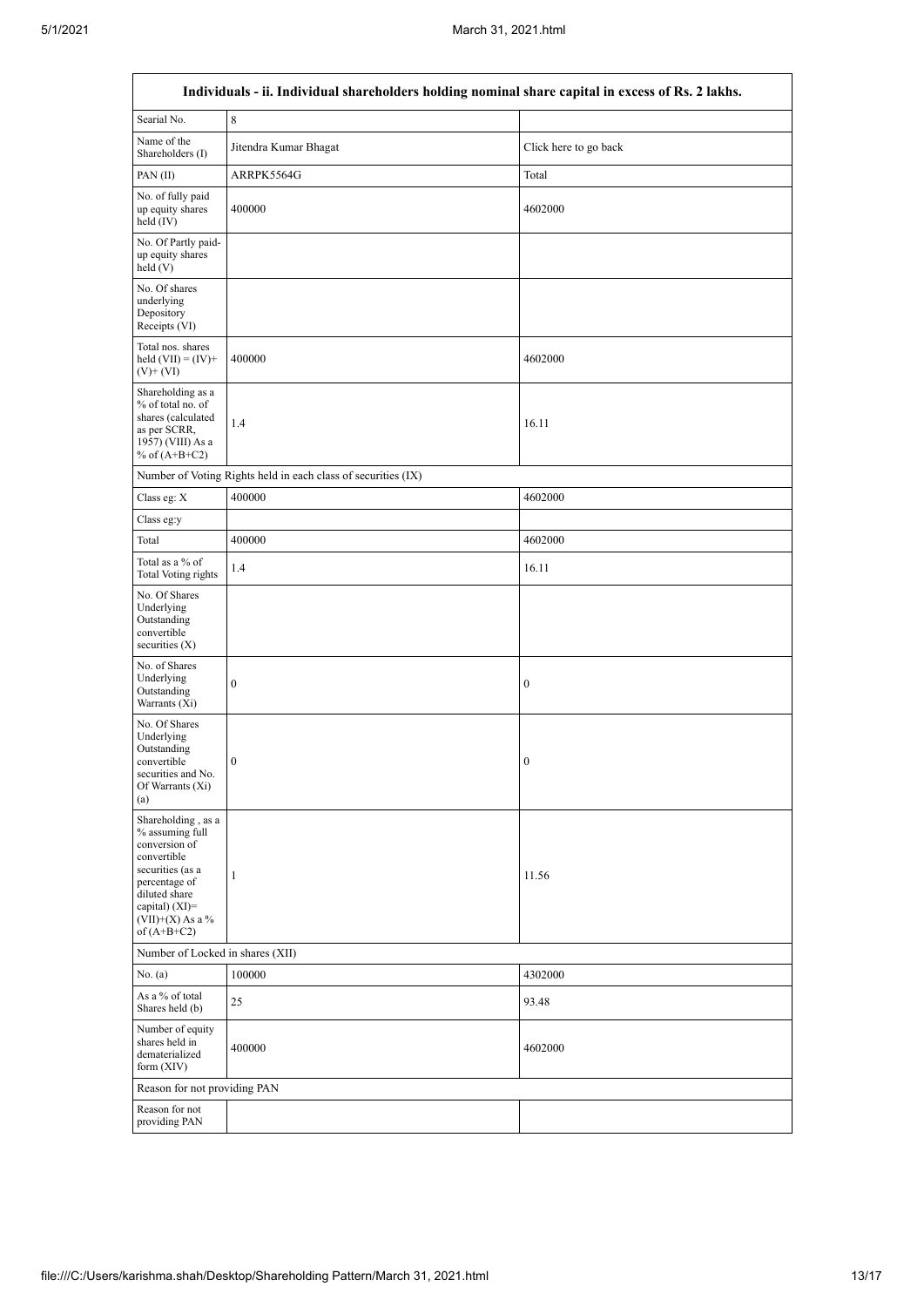| Any Other (specify)                                                                                                                                                                    |                     |                                      |                              |                            |                                                                                    |                                              |                                                  |  |  |  |
|----------------------------------------------------------------------------------------------------------------------------------------------------------------------------------------|---------------------|--------------------------------------|------------------------------|----------------------------|------------------------------------------------------------------------------------|----------------------------------------------|--------------------------------------------------|--|--|--|
| Searial No.                                                                                                                                                                            | $\mathbf{1}$        | $\sqrt{2}$                           | 3                            | $\overline{4}$             | 5                                                                                  | 6                                            | $\tau$                                           |  |  |  |
| Category                                                                                                                                                                               | Clearing<br>Members | <b>HUF</b>                           | Non-Resident<br>Indian (NRI) | <b>Bodies</b><br>Corporate | <b>Bodies Corporate</b>                                                            | <b>Bodies Corporate</b>                      | <b>Bodies Corporate</b>                          |  |  |  |
| Category / More<br>than 1 percentage                                                                                                                                                   | Category            | Category                             | Category                     | Category                   | More than 1<br>percentage of<br>shareholding                                       | More than 1<br>percentage of<br>shareholding | More than 1<br>percentage of<br>shareholding     |  |  |  |
| Name of the<br>Shareholders (I)                                                                                                                                                        |                     |                                      |                              |                            | <b>Florence Securities</b><br>Azura Projects<br>Private Limited<br>Private Limited |                                              | Chartered Capital<br>Research Private<br>Limited |  |  |  |
| PAN(II)                                                                                                                                                                                |                     |                                      |                              |                            | AAGCA9030R                                                                         | AABCF5634R                                   | AADCC4238N                                       |  |  |  |
| No. of the<br>Shareholders (I)                                                                                                                                                         | 13                  | 88                                   | 9                            | 24                         | $\mathbf{1}$<br>$\mathbf{1}$                                                       |                                              | $\mathbf{1}$                                     |  |  |  |
| No. of fully paid<br>up equity shares<br>held $(IV)$                                                                                                                                   | 4029                | 208120                               | 44630                        | 2558513                    | 1285026<br>785684                                                                  |                                              | 414212                                           |  |  |  |
| No. Of Partly paid-<br>up equity shares<br>held (V)                                                                                                                                    |                     |                                      |                              |                            |                                                                                    |                                              |                                                  |  |  |  |
| No. Of shares<br>underlying<br>Depository<br>Receipts (VI)                                                                                                                             |                     |                                      |                              |                            |                                                                                    |                                              |                                                  |  |  |  |
| Total nos. shares<br>held $(VII) = (IV) +$<br>$(V)$ + $(VI)$                                                                                                                           | 4029                | 208120                               | 44630                        | 2558513                    | 1285026                                                                            | 785684                                       | 414212                                           |  |  |  |
| Shareholding as a<br>% of total no. of<br>shares (calculated<br>as per SCRR,<br>1957) (VIII) As a<br>% of $(A+B+C2)$                                                                   | 0.01                | 0.73                                 | 0.16<br>8.96<br>2.75<br>4.5  |                            | 1.45                                                                               |                                              |                                                  |  |  |  |
| Number of Voting Rights held in each class of securities (IX)                                                                                                                          |                     |                                      |                              |                            |                                                                                    |                                              |                                                  |  |  |  |
| Class eg: X                                                                                                                                                                            | 4029                | 208120                               | 44630                        | 2558513                    | 1285026                                                                            | 785684                                       | 414212                                           |  |  |  |
| Class eg:y                                                                                                                                                                             |                     |                                      |                              |                            |                                                                                    |                                              |                                                  |  |  |  |
| Total                                                                                                                                                                                  | 4029                | 208120                               | 44630                        | 2558513                    | 1285026                                                                            | 785684                                       | 414212                                           |  |  |  |
| Total as a % of<br>Total Voting rights                                                                                                                                                 | 0.01                | 0.73                                 | 0.16                         | 8.96                       | 4.5                                                                                | 2.75                                         | 1.45                                             |  |  |  |
| No. Of Shares<br>Underlying<br>Outstanding<br>convertible<br>securities $(X)$                                                                                                          |                     |                                      |                              |                            |                                                                                    |                                              |                                                  |  |  |  |
| No. of Shares<br>Underlying<br>Outstanding<br>Warrants (Xi)                                                                                                                            | $\mathbf{0}$        | $\boldsymbol{0}$                     | $\boldsymbol{0}$             | $\boldsymbol{0}$           | $\boldsymbol{0}$                                                                   | $\boldsymbol{0}$                             | $\boldsymbol{0}$                                 |  |  |  |
| No. Of Shares<br>Underlying<br>Outstanding<br>convertible<br>securities and No.<br>Of Warrants (Xi)<br>(a)                                                                             | $\bf{0}$            | $\mathbf{0}$                         | $\boldsymbol{0}$             | $\boldsymbol{0}$           | $\boldsymbol{0}$                                                                   | $\mathbf{0}$                                 | $\boldsymbol{0}$                                 |  |  |  |
| Shareholding, as a<br>% assuming full<br>conversion of<br>convertible<br>securities (as a<br>percentage of<br>diluted share<br>capital) $(XI)=$<br>$(VII)+(X)$ As a %<br>of $(A+B+C2)$ | 0.01                | 0.52<br>6.43<br>1.97<br>0.11<br>3.23 |                              | 1.04                       |                                                                                    |                                              |                                                  |  |  |  |
| Number of Locked in shares (XII)                                                                                                                                                       |                     |                                      |                              |                            |                                                                                    |                                              |                                                  |  |  |  |
| No. (a)                                                                                                                                                                                | $\boldsymbol{0}$    | $\overline{0}$                       | $\mathbf{0}$                 | $\boldsymbol{0}$           | $\boldsymbol{0}$                                                                   | $\boldsymbol{0}$                             | $\mathbf{0}$                                     |  |  |  |
| As a % of total<br>Shares held (b)                                                                                                                                                     | $\overline{0}$      | $\mathbf{0}$                         | $\boldsymbol{0}$             | $\boldsymbol{0}$           | $\boldsymbol{0}$                                                                   | $\mathbf{0}$                                 | $\boldsymbol{0}$                                 |  |  |  |
| Number of equity<br>shares held in<br>dematerialized<br>form (XIV)                                                                                                                     | 4029                | 208120                               | 44630                        | 2556513                    | 1285026                                                                            | 785684                                       | 414212                                           |  |  |  |
| Reason for not providing PAN                                                                                                                                                           |                     |                                      |                              |                            |                                                                                    |                                              |                                                  |  |  |  |
| Reason for not<br>providing PAN                                                                                                                                                        |                     |                                      |                              |                            |                                                                                    |                                              |                                                  |  |  |  |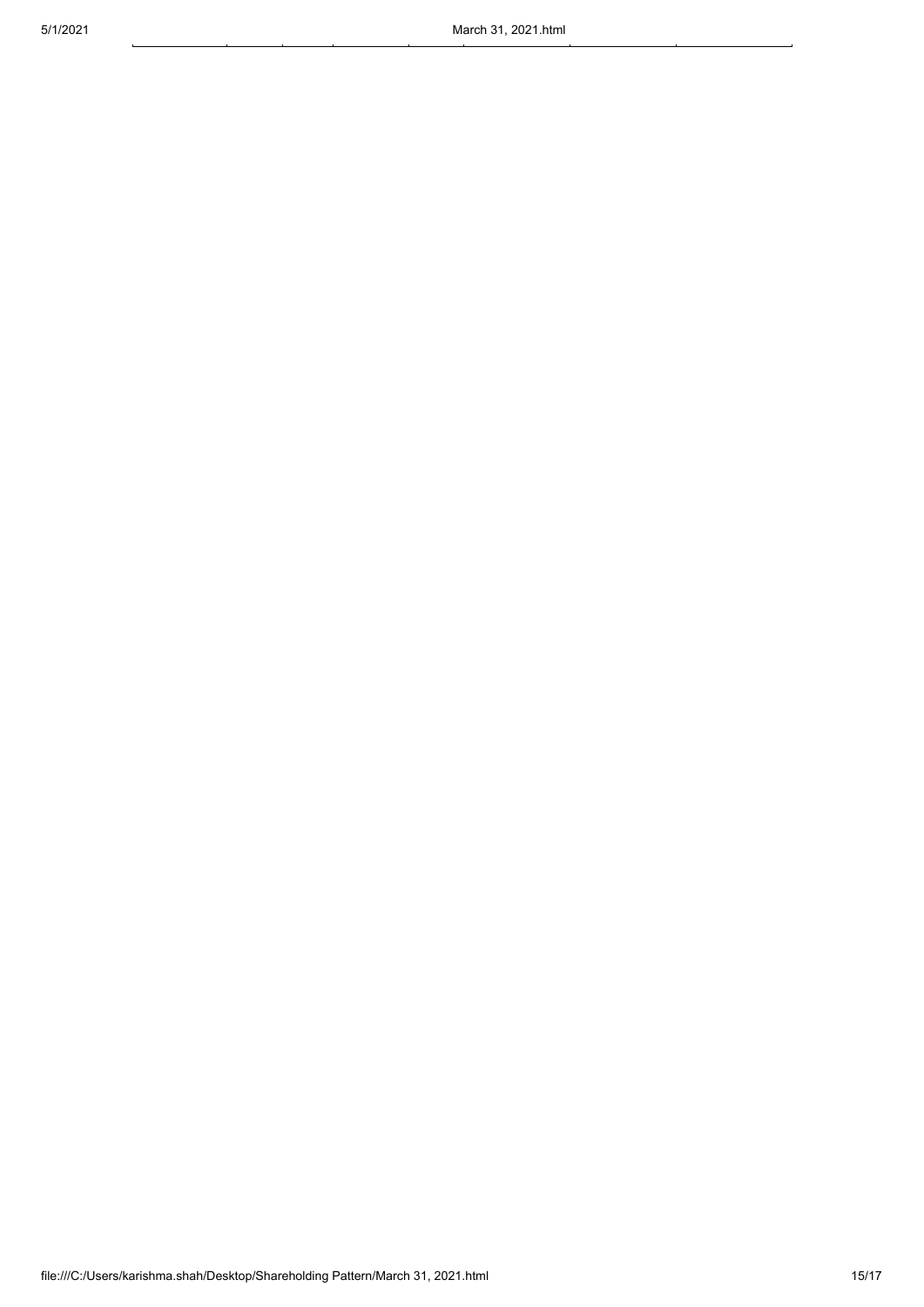| Any Other (specify)                                                                                                                                                                    |                                                               |  |  |  |  |  |  |
|----------------------------------------------------------------------------------------------------------------------------------------------------------------------------------------|---------------------------------------------------------------|--|--|--|--|--|--|
| Searial No.                                                                                                                                                                            |                                                               |  |  |  |  |  |  |
| Category                                                                                                                                                                               |                                                               |  |  |  |  |  |  |
| Category / More<br>than 1 percentage                                                                                                                                                   |                                                               |  |  |  |  |  |  |
| Name of the<br>Shareholders (I)                                                                                                                                                        | Click here to go back                                         |  |  |  |  |  |  |
| PAN $(II)$                                                                                                                                                                             | Total                                                         |  |  |  |  |  |  |
| No. of the<br>Shareholders (I)                                                                                                                                                         | 134                                                           |  |  |  |  |  |  |
| No. of fully paid<br>up equity shares<br>held (IV)                                                                                                                                     | 2815292                                                       |  |  |  |  |  |  |
| No. Of Partly paid-<br>up equity shares<br>held(V)                                                                                                                                     |                                                               |  |  |  |  |  |  |
| No. Of shares<br>underlying<br>Depository<br>Receipts (VI)                                                                                                                             |                                                               |  |  |  |  |  |  |
| Total nos. shares<br>held $(VII) = (IV) +$<br>$(V)$ + $(VI)$                                                                                                                           | 2815292                                                       |  |  |  |  |  |  |
| Shareholding as a<br>% of total no. of<br>shares (calculated<br>as per SCRR,<br>1957) (VIII) As a<br>% of $(A+B+C2)$                                                                   | 9.86                                                          |  |  |  |  |  |  |
|                                                                                                                                                                                        | Number of Voting Rights held in each class of securities (IX) |  |  |  |  |  |  |
| Class eg: $\mathbf X$                                                                                                                                                                  | 2815292                                                       |  |  |  |  |  |  |
| Class eg:y                                                                                                                                                                             |                                                               |  |  |  |  |  |  |
| Total                                                                                                                                                                                  | 2815292                                                       |  |  |  |  |  |  |
| Total as a % of<br>Total Voting rights                                                                                                                                                 | 9.86                                                          |  |  |  |  |  |  |
| No. Of Shares<br>Underlying<br>Outstanding<br>convertible<br>securities $(X)$                                                                                                          |                                                               |  |  |  |  |  |  |
| No. of Shares<br>Underlying<br>Outstanding<br>Warrants (Xi)                                                                                                                            | $\boldsymbol{0}$                                              |  |  |  |  |  |  |
| No. Of Shares<br>Underlying<br>Outstanding<br>convertible<br>securities and No.<br>Of Warrants (Xi)<br>(a)                                                                             | $\boldsymbol{0}$                                              |  |  |  |  |  |  |
| Shareholding, as a<br>% assuming full<br>conversion of<br>convertible<br>securities (as a<br>percentage of<br>diluted share<br>capital) $(XI)=$<br>$(VII)+(X)$ As a %<br>of $(A+B+C2)$ | 7.07                                                          |  |  |  |  |  |  |
| Number of Locked in shares (XII)                                                                                                                                                       |                                                               |  |  |  |  |  |  |
| No. (a)                                                                                                                                                                                | $\boldsymbol{0}$                                              |  |  |  |  |  |  |
| As a % of total<br>Shares held (b)                                                                                                                                                     | $\boldsymbol{0}$                                              |  |  |  |  |  |  |
| Number of equity<br>shares held in<br>dematerialized<br>form (XIV)                                                                                                                     | 2813292                                                       |  |  |  |  |  |  |
| Reason for not providing PAN                                                                                                                                                           |                                                               |  |  |  |  |  |  |
| Reason for not<br>providing PAN                                                                                                                                                        |                                                               |  |  |  |  |  |  |